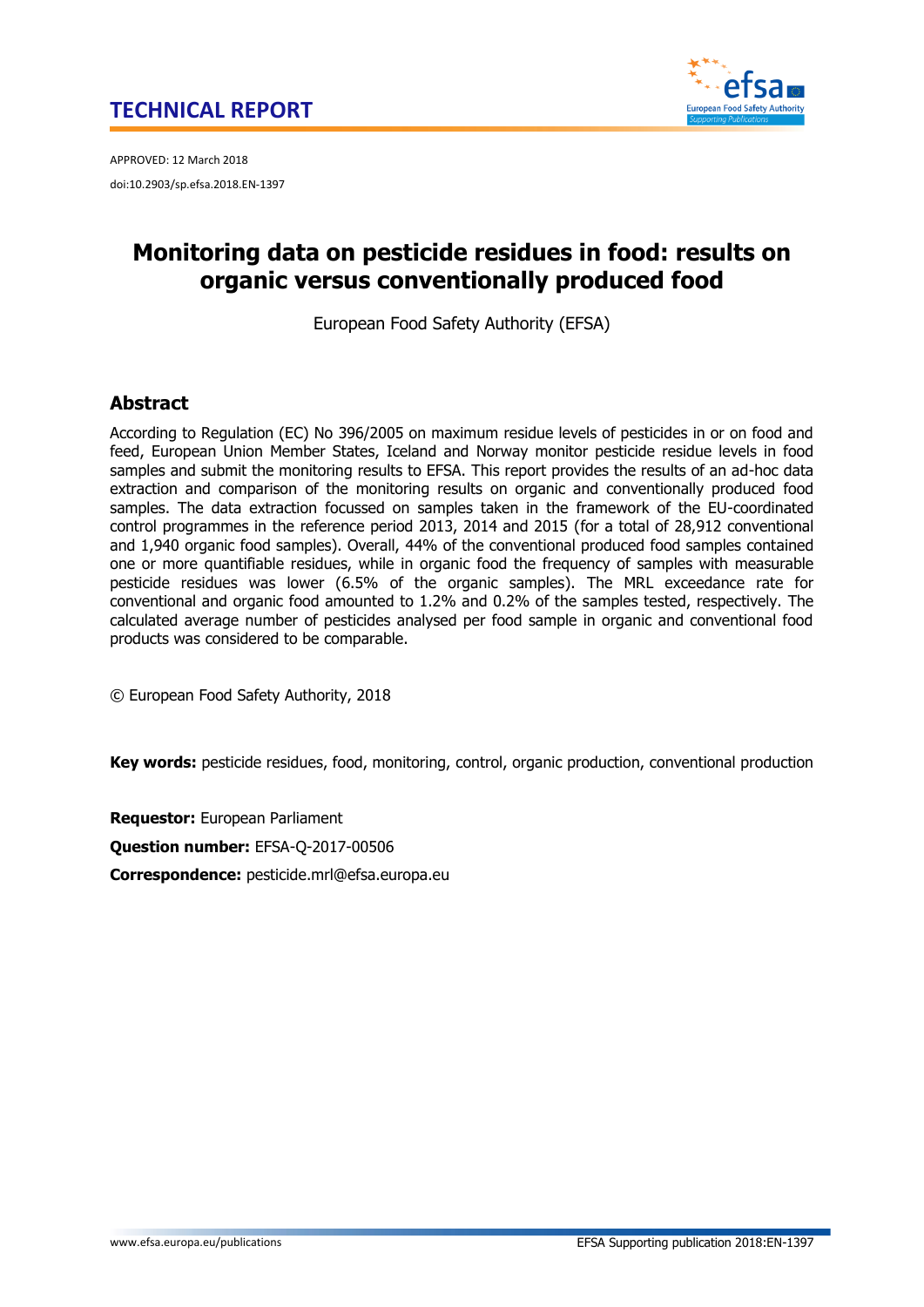

**Suggested citation:** EFSA (European Food Safety Authority) 2018. Monitoring data on pesticide residues in food: results on organic versus conventionally produced food. EFSA supporting publication 2018:EN-1397. 30 pp. doi:10.2903/sp.efsa.2018.EN-1397

**ISSN:** 2397-8325

© European Food Safety Authority, 2018

Reproduction is authorised provided the source is acknowledged.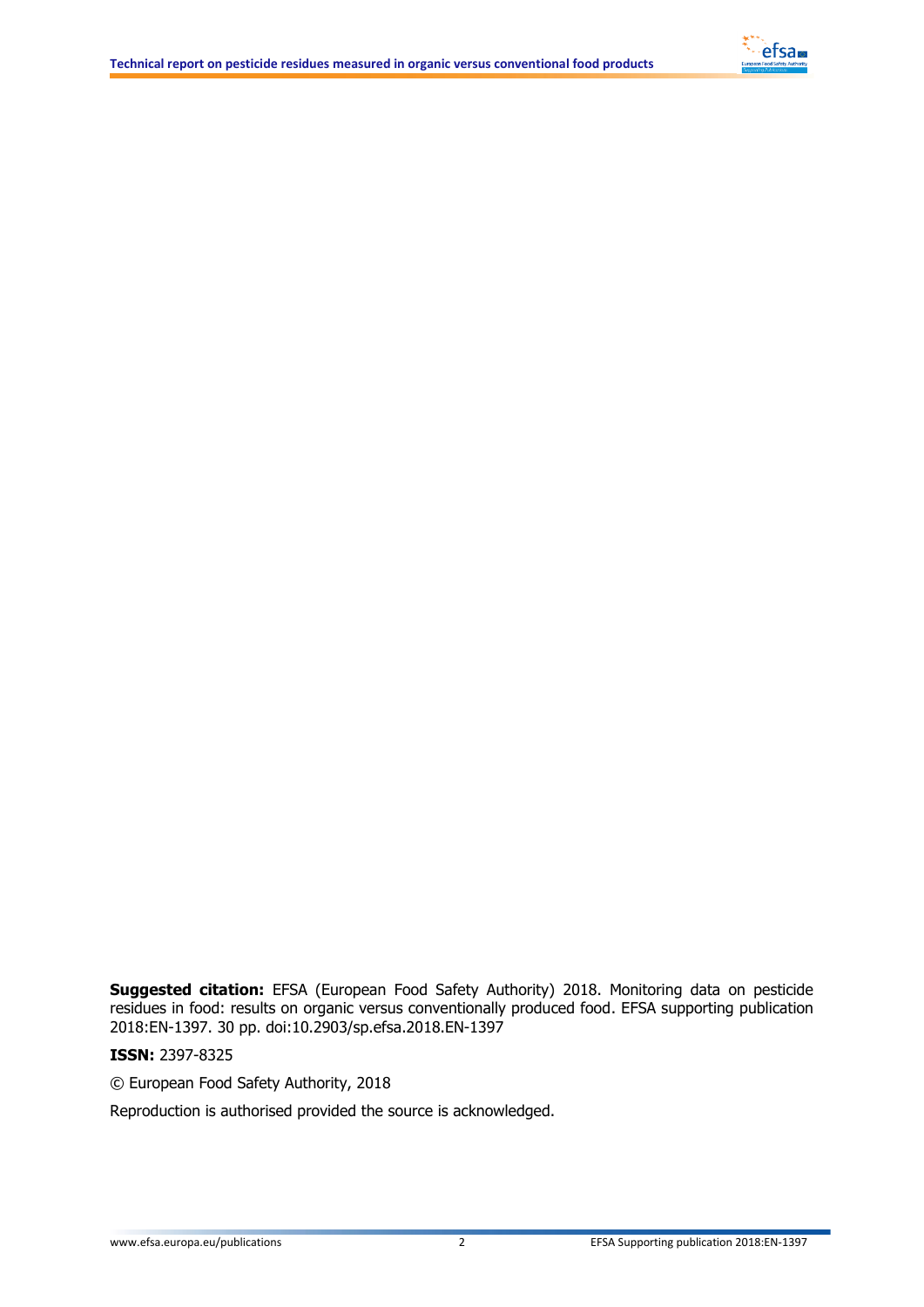

## <span id="page-2-0"></span>**Summary**

According to Regulation (EC) No 396/2005 on maximum residue levels (MRL) of pesticides in or on food and feed of plant and animal origin European Union Member States, Iceland and Norway carry out official controls on pesticide residues in food. The results of the food analyses are submitted to EFSA. According to Article 32 of this regulation, EFSA prepares for each calendar year a report on pesticide residues on the basis of the results provided by the reporting countries. Thus, the 'European Union (EU) Annual Reports' provide both a summary of results of the pesticide occurrence in the most important food products consumed and the estimated dietary risk related to the exposure of European consumers to pesticide residues. Moreover, the data are analysed to identify food products whose pesticide residues exceeded the legal limits. Considering the large quantity of data received by EFSA each year, the EU Reports provide for a general overview on the official control activities carried out by EU Member States, Iceland and Norway. This document presents the results of an ad-hoc, refined data extraction and comparison, which was not conducted nor presented in the framework of the preparation of the EU Annual Reports above mentioned.

Taking into account the results for all unprocessed food items covered by the 2013, 2014 and 2015 EU-coordinated control programmes, this document shows the outcome of the comparison of the percentage of the occurrence of pesticide residues in food samples reported to have originated from two different production methods: organic and conventional. In particular, the pesticide residue monitoring results from 2013-2015 have been summarised in terms of number and percentage of the samples analysed, the samples with quantifiable residues at or above the limit of quantification and the samples for which the MRL was exceeded numerically; these summary statistics have been calculated for each food item and reported separately for organically produced and conventional food and derived without considering the different number of pesticides analysed for in each sample. The comparison of the detection and MRL exceedance rate between organic and conventional products in the present report is more reliable than the comparisons in the single EU Annual Reports, due to a larger number and more systematic inclusion of samples considered and a more uniform analytical scope.

The fresh, frozen or chilled food products (unprocessed in any other way) considered in the data comparison were the following: apples, aubergines, bananas, beans with pods, broccoli, carrots, chicken eggs, cow's milk, cucumbers, head cabbage, leek, lettuce, liver of ruminants/swine/poultry, mandarins, peaches (including nectarines), oats, oranges, pears, peas without pods, peppers (sweet), potatoes, poultry meat (fat and muscle), rice, rye, spinach, strawberries, swine meat, table grapes, tomatoes and wheat (grains).

Overall, considering all food items, the number of samples taken into account was 30,852. Out of these samples the largest majority (28,912 samples) were conventional food (94% of the samples). The pesticide residues analysed in food products of both plant and animal origin in the frame of the EU-coordinated programmes amounted to 209, 213 and 164 for the monitoring years 2013, 2014 and 2015, respectively. The total number of distinct pesticides that were actually analysed in the three years of control activities amounted to 213. Bromide ion and carbon disulphide that result from the dithiocarbamates can be naturally occurring substances and the presence of such residues is not necessarily resulting from the use of pesticides. Thus, these substances were not considered in the data analysis of this report in both organic and conventionally grown food samples.

Out of 1,940 organic food samples, 6.5% (126 samples) contained quantifiable residues of one or more pesticides. For conventionally grown food, 44.5% of the 28,912 samples analysed (12,857 samples) contained quantifiable residues of one or more pesticides.

The MRL exceedance rate for conventional and organic food amounted to 1.2% and 0.2% of the samples analysed, respectively. It is here recalled that MRLs are based on the maximum level of residues expected when the pesticide is applied according to the authorised good agricultural practices; MRLs breaches do not necessarily represent an exceedance of the toxicological reference values or a potential risk for the consumers' health. In addition, MRL exceedances mentioned in this report were already assessed, regarding the possible reasons for the exceedance and the potential risk for consumers, in the respective EU Annual Reports.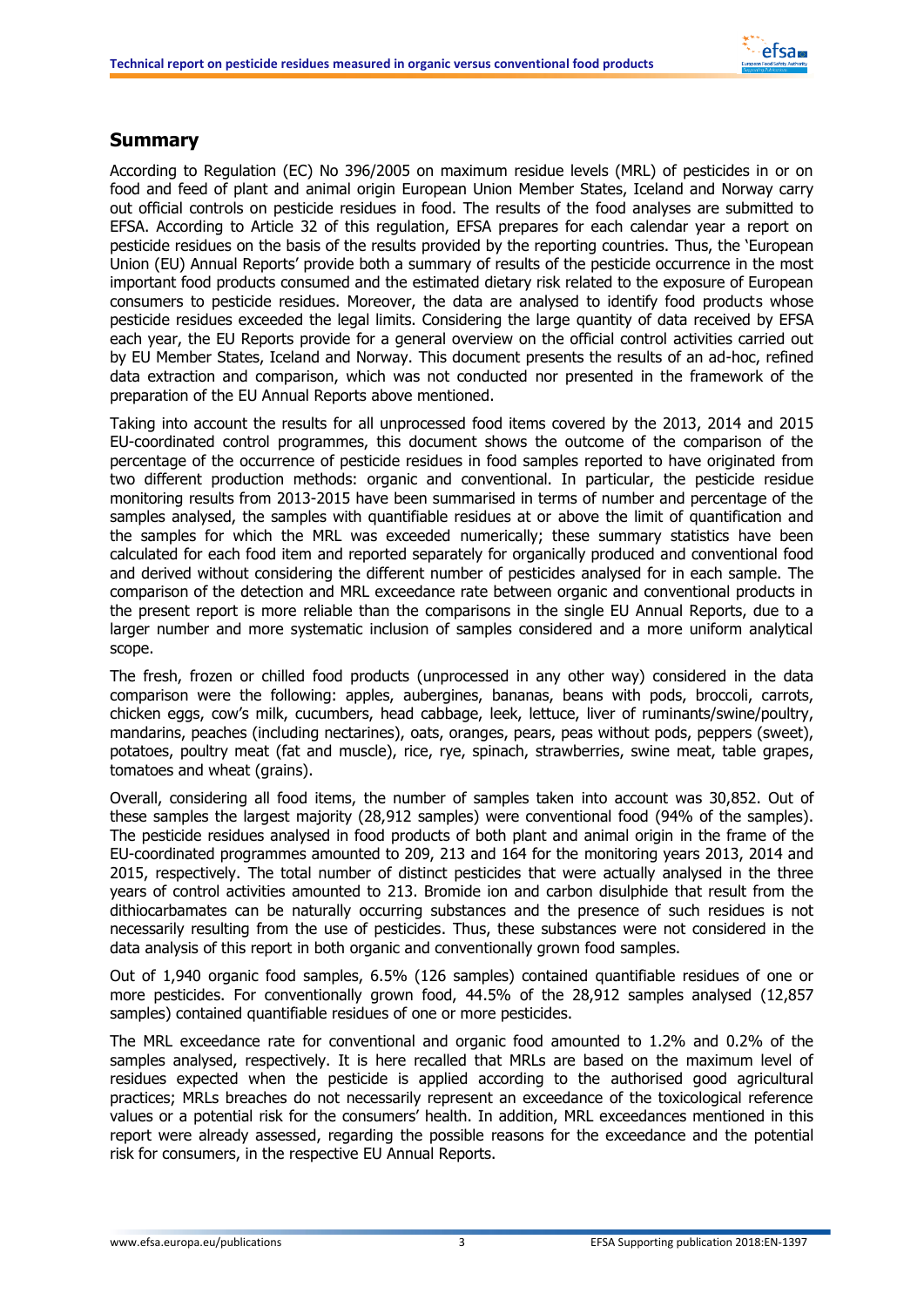

Considering all the food items addressed by the report, the average number of pesticides analysed for conventional and organic food samples was similar for both methods of production systems. Without discriminating between organic and conventional samples, a difference in the calculated means of the actual number of pesticides analysed per sample was noted at food item/group level. The highest averages have been calculated for food of plant origin (e.g. vegetables, fruit and cereals), while the lowest mean numbers of pesticide analysed per sample have been estimated for food of animal origin (e.g. milk and eggs). These results are not unexpected considering that the EU-coordinated control plans request the national control laboratories to analyse pesticide residues for a wider analytical scope in food of plant origin than in food of animal origin, as it is known that the majority of samples of animal origin are typically free of measurable residues.

It is important to consider that the limited number of results available for some organic food items is an uncertainty in the data analysis presented in this document. Nonetheless, this report provides the most comprehensive and systematic summary and comparison of the frequency of pesticide detection in organic and conventional products to date.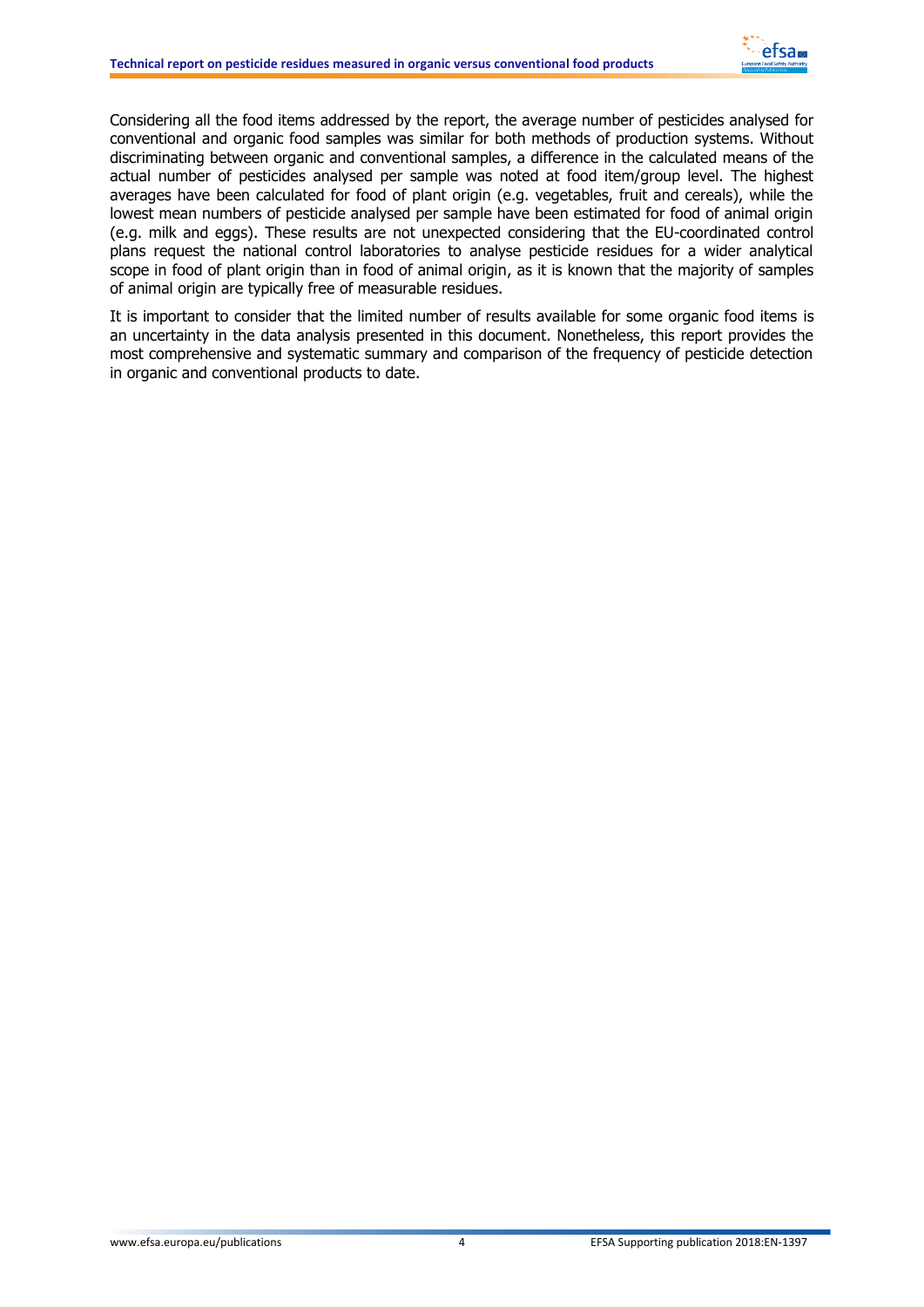

## **Table of contents**

| $1_{-}$ |                                                                                              |  |
|---------|----------------------------------------------------------------------------------------------|--|
| 1.1.    |                                                                                              |  |
| 1.2.    |                                                                                              |  |
| 2.      |                                                                                              |  |
| 3.      |                                                                                              |  |
| 3.1.    |                                                                                              |  |
| 3.2.    |                                                                                              |  |
| 3.3.    |                                                                                              |  |
| 3.4.    |                                                                                              |  |
| 4.      |                                                                                              |  |
|         |                                                                                              |  |
|         |                                                                                              |  |
|         | Appendix $A -$ Pesticides to be analysed according to the 2013, 2014 and 2015 EU-coordinated |  |
|         | control programmes according to the provisions of the EUCP Regulations'25                    |  |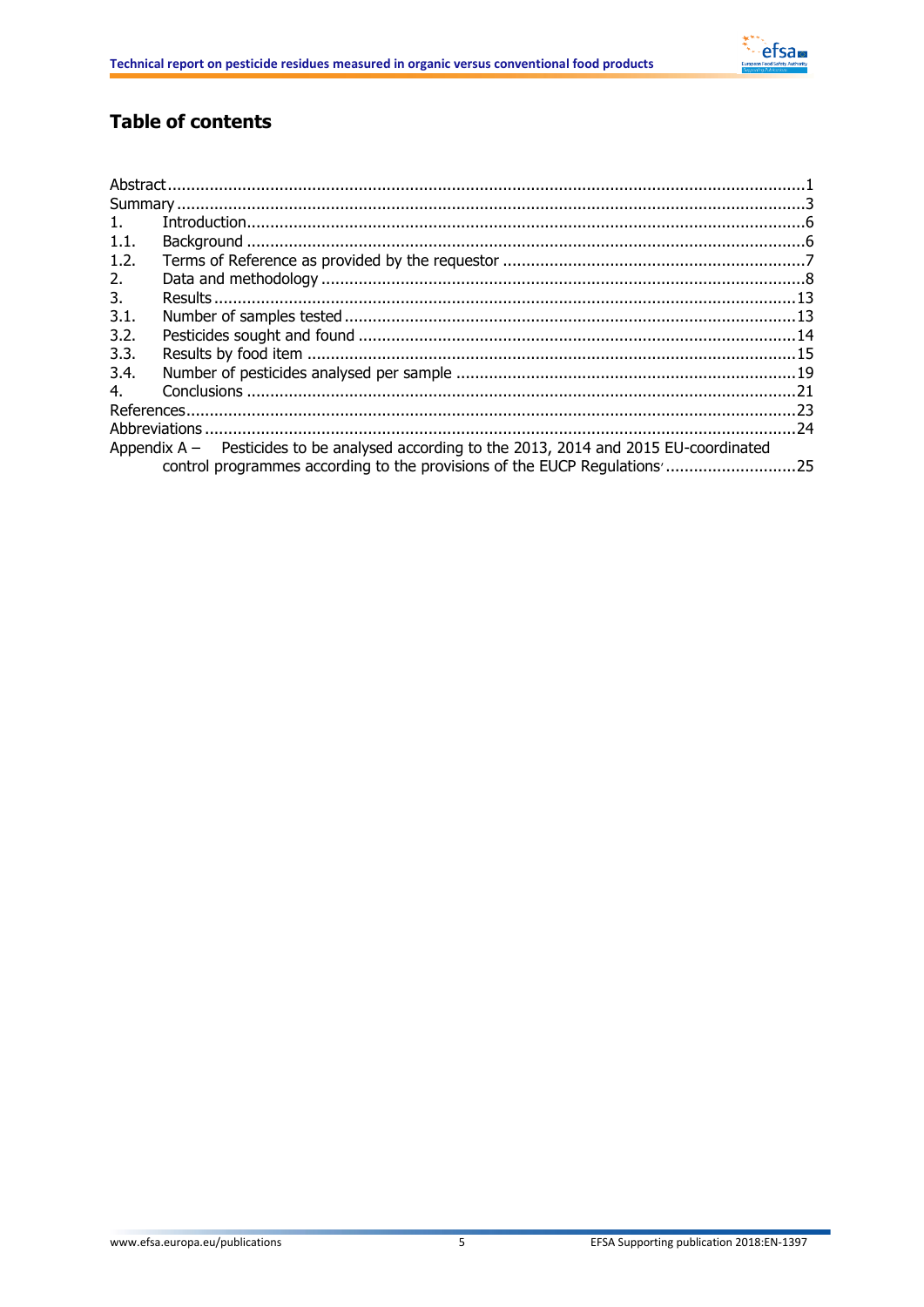

## <span id="page-5-0"></span>**1. Introduction**

#### <span id="page-5-1"></span>**1.1. Background**

The Science and Technology Options Assessment (EP Committee) (STOA) provides the European Parliament's Committees and other parliamentary bodies with independent, high-quality and scientifically impartial studies and information for the assessment of the impact of possibly introducing or promoting new technologies and identifying, from the technological point of view, the options for the best courses of action to take. In addition, STOA carries out the following tasks: 1) to organise forums in which politicians and representatives of scientific communities or organisations and of society as a whole discuss and compare scientific and technological developments of political relevance to civil society and 2) to support and coordinate initiatives to strengthen parliamentary technology assessment activities in the Member States of the European Union, including creating or enhancing parliamentary technology assessment capacities.

In 2017, a Member of the Committee on Agriculture and Rural Development of the European Parliament (EP) and committee's representative of the STOA proposed to the EP Panel to organise a hearing and draft a report on the topic 'Human health implications of organic food and organic agriculture', which was presented during a meeting of the Panel in Strasbourg late 2016.

It was recognised that for such a report reliable figures on the occurrence of pesticide residues in organic food compared with conventionally produced food were needed. Therefore, the STOA (in the following referred to as 'requestor') approached EFSA to provide a specific data extraction and analyses relating to pesticide residues on organic food in order to make a systematic comparison of the frequency of pesticide detection on organic and conventional productions.

According to Article 26 of Regulation (EC) No 396/2005<sup>1</sup> on maximum residue levels (MRL) of pesticides in or on food and feed of plant and animal origin Member States have to carry out official controls on pesticide residues in food. The results of these food analyses are submitted to EFSA and the European Commission and stored in a pesticide monitoring database held by EFSA. The data submitted by Member States are a comprehensive source of information on pesticide residues in food placed on the European market. According to Article 32 of this regulation, EFSA prepares for each calendar year a report on pesticide residues on the basis of the results provided by the reporting countries (the 'EU Report on Pesticide Residues in Food and Feed', in the following referred to as 'EU Report'), which provides for an overview of the results of the pesticide occurrence in the most important food products consumed and the dietary risk related to the exposure of European consumers to pesticide residues. Moreover, the data are analysed regarding the exceedance of the legal limits applicable for the individual pesticide/commodity combinations. The EU Report also contains specific analysis on different aspects, including comparing results for organic and conventional food products.

In the European Union (EU) two different pesticide residues control programmes are in place. The EUcoordinated control programmes (EUCP) aim at retrieving representative snapshots of the residue situation of food products available to consumers, while the samples taken under the national control programmes are rather risk based, focussing on products that are considered more likely to violate the legal limits established under Regulation EC No 396/2005.

Considering that the results of national control programmes may be biased due to a more targeted sampling strategy and differing analytical scopes according to national priorities, it is recognized that comparing the results on residues in organic and conventional products reported in the EU Reports should not be regarded a systematic comparison. Although narrower in scope, the EUCP provides for a basis for conducting a more systematic comparison, due to the sampling strategy and a defined set of analysed pesticides to be analysed by all countries throughout the Union. Therefore, a comparison of the monitoring results on organic and conventional products taken in the framework of the EUCP should provide additional insight on the residue situation reflecting the products available to European consumers. Thus, EFSA was asked by the requestor to perform an ad hoc data extraction and analysis from the pesticide monitoring database focussing on the EUCP data only.

 $\overline{a}$ 

 $1$  Regulation (EC) No 396/2005 of the European Parliament and of the Council of 23 February 2005 on maximum residue levels of pesticides in or on food and feed of plant and animal origin and amending Council Directive 91/414/EEC. OJ L 70, 16.3.2005, p. 1-16.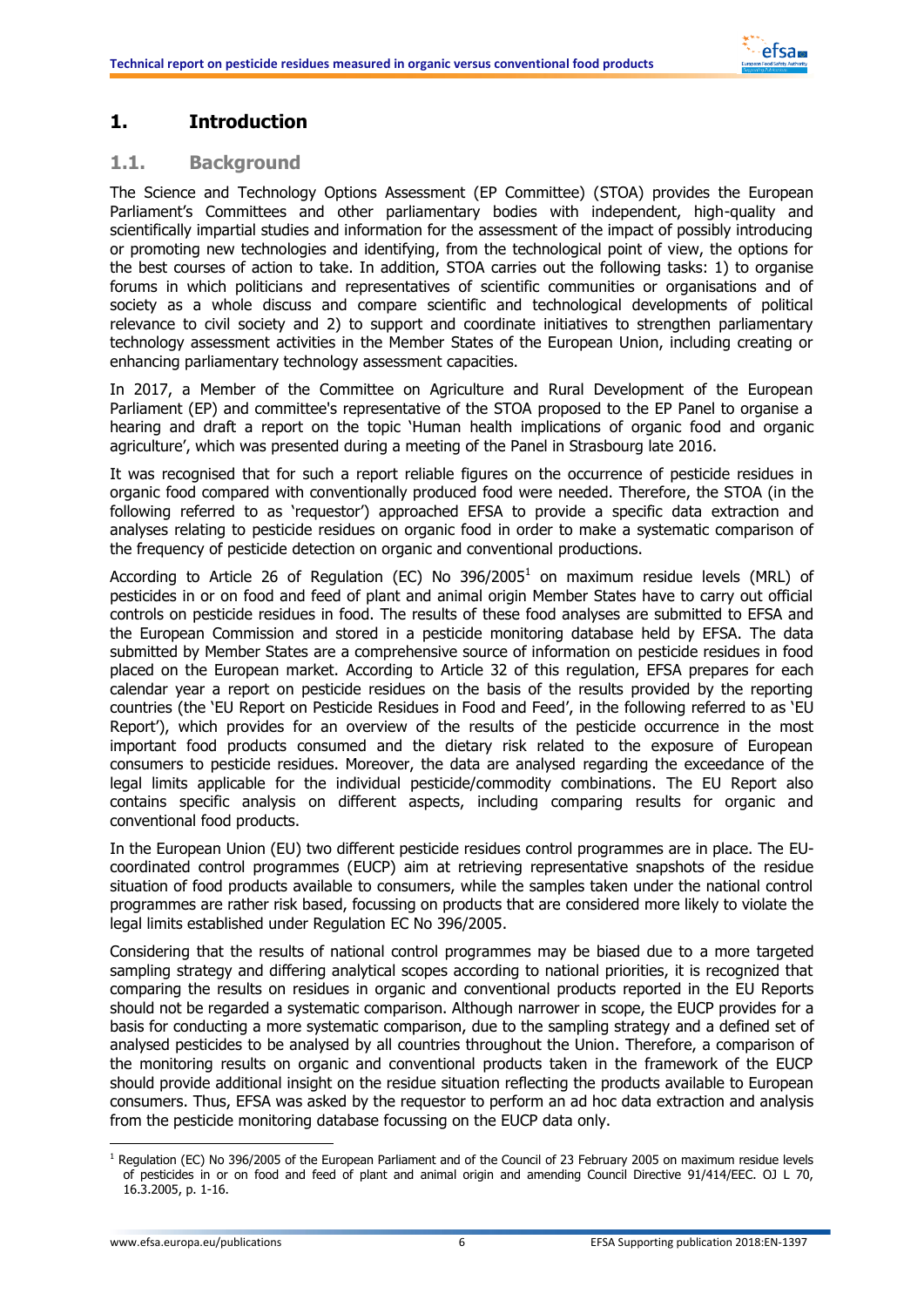

EU-harmonised MRL are set for more than 500 pesticides covering 370 food products/food groups. A default MRL of 0.01 mg/kg is applicable for pesticides not explicitly mentioned in the MRL legislation. Regulation (EC) No 396/2005 imposes on Member States the obligation to carry out controls to ensure that food placed on the market is compliant with the legal limits. For organic food items produced in accordance with Regulation (EC) No 834/2007<sup>2</sup>, no specific MRLs are established. Thus, the MRL set in Regulation (EC) No 396/2005 apply equally to organic and to conventional food. According to Regulation (EC) No 834/2007, plant protection products should only be used if they are compatible with the objectives and principles of organic production in accordance with the provisions laid down in Article 16(3)(c). Regulation (EC) No 889/2008<sup>3</sup> lays down detailed rules for the implementation of Council Regulation (EC) No 834/2007 on organic production and labelling of organic products and defines the restricted list of plant protection products that may be used in organic farming. Most of these substances are exempted from the setting of legal limits under Regulation (EC) No 396/2005, as these substances are listed in Annex IV of the MRL regulation. It should be highlighted that the use of plant protection products listed in Regulation (EC) No 889/2008 must comply with the provisions of Article 16(1) of Regulation (EC) No 834/2007, hence these products may only be used as far as the corresponding use is authorised in general agriculture in the Member States concerned.

#### <span id="page-6-0"></span>**1.2. Terms of Reference as provided by the requestor**

In 2017, EFSA was requested by Mr. Momchil Nekov – a member of the European Parliament (EP) and representative of the EP committee on Science and Technology Options Assessment (STOA) - to extract from the EFSA pesticide monitoring database results on pesticide residues in organic and conventionally produced food and prepare a Technical Report summarising them.

The data extraction should be based on the data submitted to EFSA in the framework of Article 31 of Regulation (EC) No 396/2005, focussing on samples taken under the EU-coordinated control programmes during the years 2013, 2014 and 2015.

More specifically, the requestor asked to extract the following subset of data from the EFSA database:

- Data on unprocessed agricultural products (including frozen or chilled food);
- Data on food samples originated from the EU and from Third Countries, without differentiation;
- All the pesticides covered by the EUCP programmes, excluding results concerning the following substances: bromide ion and the dithiocarbamates.

The technical report should present the following summary, comparative results:

- Total number of samples of organic and conventional food tested;
- Percentage of samples of organic and conventional food containing quantifiable residues above or equal to the Limit of Quantification<sup>4</sup> (LOQ);
- Percentage of samples of organic an conventional food exceeding the pesticide legal limits (MRLs);
- Average number of pesticides analysed per food sample in organic and conventional samples.

 $\overline{\phantom{a}}$  $2$  Council Regulation (EC) No 834/2007 of 28 June 2007 on organic production and labelling of organic products and repealing Regulation (EEC) No 2092/91. OJ L 189, 20.7.2007, p. 139-161.

<sup>&</sup>lt;sup>3</sup> Commission Regulation (EC) No 889/2008 of 5 September 2008 laying down detailed rules for the implementation of Council Regulation (EC) No 834/2007 on organic production and labelling of organic products with regard to organic production, labelling and control. OJ L 250, 18.9.2008, p. 1–84.

<sup>4</sup> In the context of the present report, the terms samples without 'detectable', 'measurable' or 'quantifiable residues' are used as synonyms to describe results where the analytes/pesticide residues were not present in concentrations at or exceeding the limit of quantification (LOQ). The LOQ is considered the smallest concentration of an analyte that can be quantified.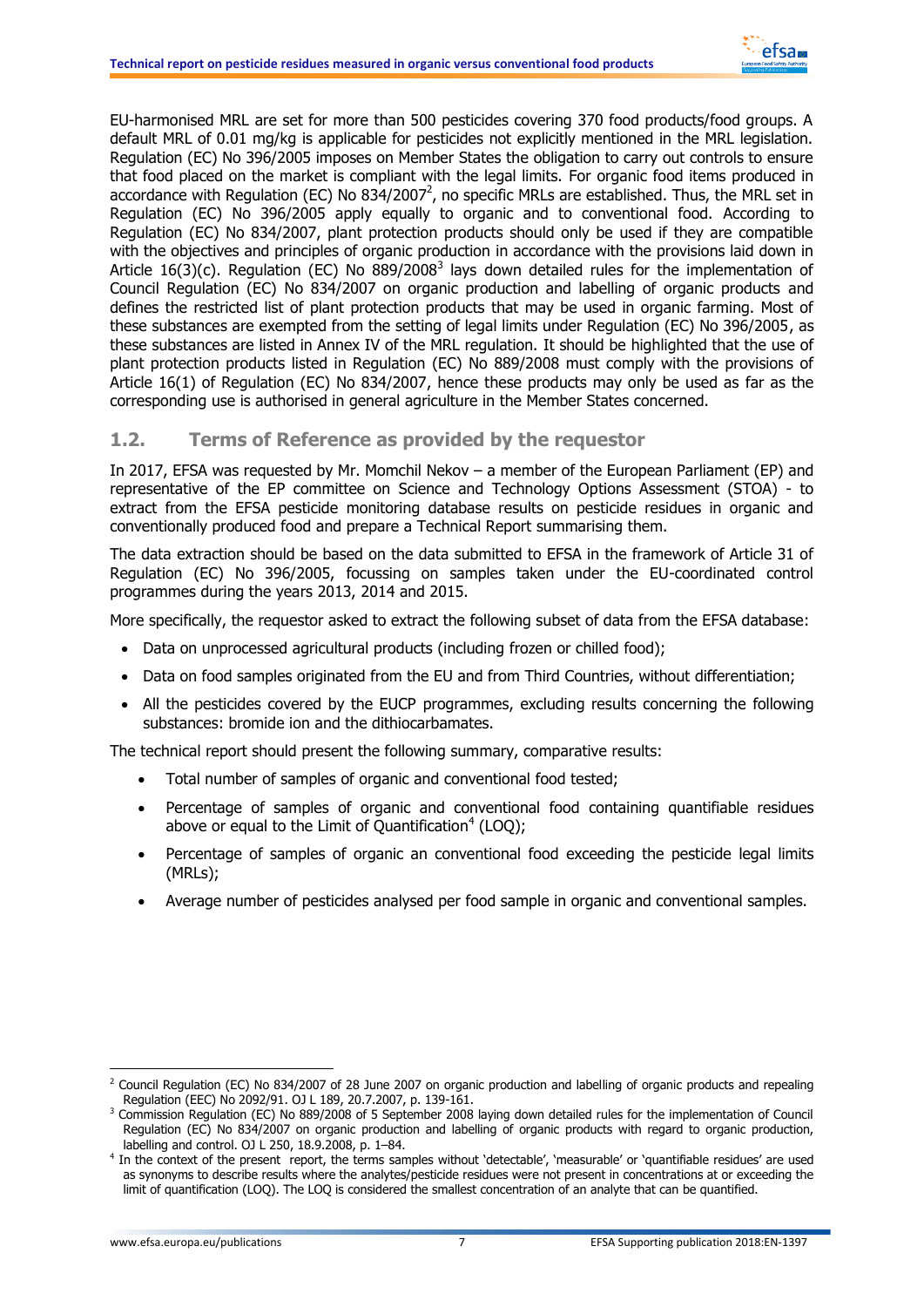

### <span id="page-7-0"></span>**2. Data and methodology**

The EUCP control programmes laid down for the years 2013, 2014 and 2015 covered the following commodities:

- EUCP 2013: apples, head cabbage, leek, lettuce, peaches (including nectarines), rye or oats<sup>5</sup>, strawberries, tomatoes, cow's milk and swine meat and wine.
- EUCP 2014: beans with pods, carrots, cucumbers, mandarins or oranges, pears, potatoes, spinach, rice, wheat flour, liver of ruminants/swine/poultry and poultry meat<sup>6</sup>.
- EUCP 2015: aubergines, bananas, broccoli, table grapes, orange juice, peas without pods, peppers (sweet), virgin olive oil, wheat (grains), butter and chicken eggs.

According to the provisions of the EUCP Regulations<sup>7</sup>,<sup>8</sup> the number of samples per food product to be analysed by each reporting country varied from 15 to 93, depending on the population of the reporting country. Member States, Iceland and Norway had to take at least one sample from organic production for each of the 11/12 food products in focus every year. Most of the food products tested in the reference period concerned unprocessed products, except butter, olive oil, orange juice, wheat flour and wine. As agreed with the requestor, the data enquiry shall not cover the processed food items; hence, the data on butter, orange juice, wheat flour and wine are not taken into account in the data comparison presented in this report.

The list of pesticides covered by the EUCP programmes of 2013, 2014 and 2015, including the specific residue definitions, is provided in Appendix  $A -$ .

In 2015, the number of approved pesticides for conventional production and with an established Acceptable daily Intake<sup>9</sup> (ADI) was 318<sup>10</sup> (nine of those were also approved for use in organic farming<sup>11</sup>). Out of the 318 substances, 132 were included in the total scope of 213 pesticides of the EUCP during 2013-2015 (four of those being approved for organic farming: pyrethrins, spinosad, deltamethrin and lambda-cyhalothrin).

With regard the pesticides which may exert acute toxicological effects (e.g. substances for which an ARfD<sup>12</sup> is set), a total of 205 pesticides were approved at the EU level in 2015 (four compounds are also applied in organic production); of these, 102 were part of the total scope of the EUCP during 2013-2015 (three of them are allowed in organic farming: pyrethrins, deltamethrin and lambdacyhalothrin).

The analyses of bromide ion and the dithiocarbamates residues were encompassed by the EUCP provisions. Since bromide ion is naturally occurring, the presence of residues of bromide ion is not necessarily resulting from the use of pesticides. The same is true for carbon disulphide  $(CS<sub>2</sub>)$ , which is resulting from naturally occurring substances in certain food products that mimic the presence of

 $\overline{\phantom{a}}$ <sup>5</sup> Rye and oats were alternative products to be analysed. EFSA assessed them separately since different MRLs are established for the two products.

<sup>6</sup> On 1 April 2013, with the entry into force of Commission Regulation (EU) No 212/2013 of 11 March 2013 replacing Annex I to Regulation (EC) No 396/2005 of the European Parliament and of the Council as regards additions and modifications with respect to the products covered by that Annex, OJ L 68, 12.3.2013, the description of the product to which the MRL applies has changed. At the time when the monitoring Regulation relevant for the calendar year 2014 was adopted (in 2013), the product description was poultry meat (whole product or the fat fraction only), whereas in 2014 the product was defined as muscle (meat after removal of trimmable fat). In the context of this report, both fractions of poultry (muscle and fat) were considered.

<sup>7</sup> Commission Implementing Regulation (EU) No 788/2012 of 31 August 2012 concerning a coordinated multiannual control programme of the Union for 2013, 2014 and 2015 to ensure compliance with maximum residue levels of pesticides and to assess the consumer exposure to pesticide residues in and on food of plant and animal origin. OJ L 235, 1.9.2012, p. 8–27.

<sup>&</sup>lt;sup>8</sup> Commission Implementing Regulation (EU) No 400/2014 of 22 April 2014 concerning a coordinated multiannual control programme of the Union for 2015, 2016 and 2017 to ensure compliance with maximum residue levels of pesticides and to assess the consumer exposure to pesticide residues in and on food of plant and animal origin. OJ L119, 23.4.2014, p. 44–56.

<sup>&</sup>lt;sup>9</sup> The chronic or long-term exposure assessment estimates the expected exposure of an individual consumer over a long period, predicting the lifetime exposure. the estimated short-term exposure for the pesticide/crop combination is compared with the relevant toxicological reference value, the Acceptable Daily Intake (ADI) value.

<sup>10</sup> Number of substances according to the EU pesticides database: [http://ec.europa.eu/food/plant/pesticides/eu-pesticides](http://ec.europa.eu/food/plant/pesticides/eu-pesticides-database/public/?event=homepage&language=EN)[database/public/?event=homepage&language=EN,](http://ec.europa.eu/food/plant/pesticides/eu-pesticides-database/public/?event=homepage&language=EN) including the substances whose approval expired in the course of 2015.

<sup>11</sup> Azadirachtin, copper compounds, deltamethrin, ferric phosphate, lambda-cyhalothrin, plant oils (citronella oil and clove oil), pyrethrins, spinosad.

<sup>12</sup> In order to perform the short-term (acute) risk assessment, the estimated short-term exposure for the pesticide/crop combination is compared with the relevant toxicological reference value, usually the Acute Reference Dose (ARfD) value.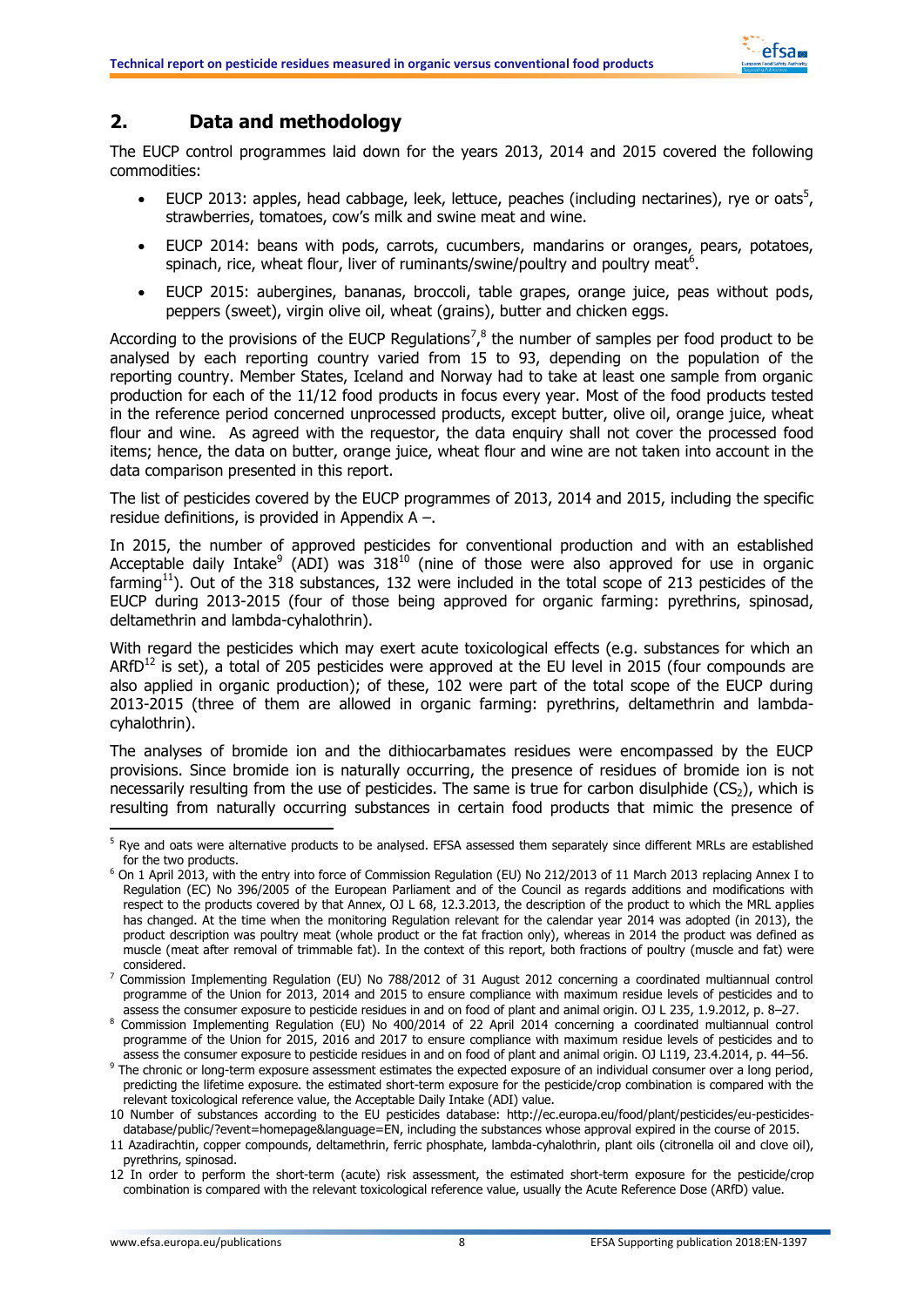

dithiocarbamates. As indicated in the Term of Reference (see section 1.2) the monitoring results concerning these two compounds have not been addressed in the present technical report.

It should be noted that in the framework of the EUCP some substances that had to be analysed are no longer approved in the EU, however, due to their persistence in the environment, they may be detected in food products (e.g. DDT, dieldrin, hexachlorobenzene, heptachlor, hexachlorocyclohexane or lindane). For these compounds also a separate analysis would need to be performed to identify whether there are differences regarding the occurrence in organic and conventional products. However, this specific assessment was not performed by EFSA.

As regards the pesticides allowed in organic farming (Annex II of Regulation (EC) No 889/2008), only deltamethrin, lambda-cyhalothrin, pyrethrins and spinosad are covered by the EUCP of the reference period (Table 1: ). However, deltamethrin and lambda-cyhalothrin are only allowed in pheromone traps so they should not be directly applied to organically produced crops.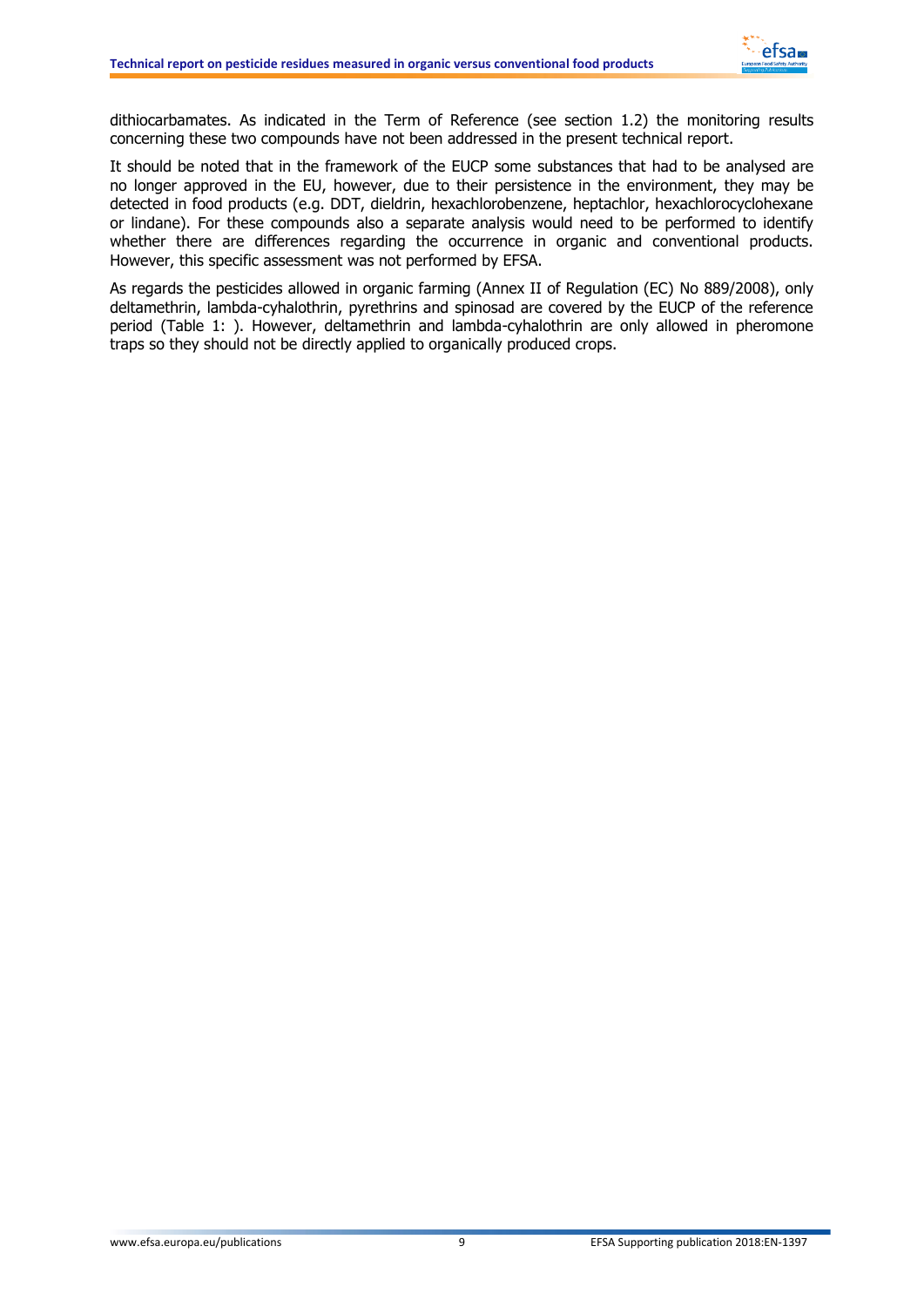

**Table 1:** Pesticides allowed in organic farming according to Annex II of Regulation (EC) No 889/2008

| Pesticide allowed in organic<br>farming                                                                                                         | <b>Restrictions for the pesticide use</b>                                                                                                                                                                                                                                                                                                                                                                                                         | Substance included in<br>the 2013-2015 EUCP | <b>Substance</b><br>for which no MRL<br>are required |
|-------------------------------------------------------------------------------------------------------------------------------------------------|---------------------------------------------------------------------------------------------------------------------------------------------------------------------------------------------------------------------------------------------------------------------------------------------------------------------------------------------------------------------------------------------------------------------------------------------------|---------------------------------------------|------------------------------------------------------|
| Aluminium silicate (aka kaolin)                                                                                                                 |                                                                                                                                                                                                                                                                                                                                                                                                                                                   |                                             | Yes                                                  |
| Azadirachtin extracted from<br>Azadirachta indica (Neem tree)                                                                                   |                                                                                                                                                                                                                                                                                                                                                                                                                                                   |                                             |                                                      |
| <b>Basic substances</b>                                                                                                                         | Only those basic substances within the<br>meaning of Article 23(1) of Regulation<br>(EC) No 1107/2009 of the European<br>Parliament and of the Council that are<br>covered by the definition of 'foodstuff'<br>in Article 2 of Regulation (EC) No<br>178/2002 of the European Parliament<br>and of the Council and have plant or<br>animal origin. Substances not to be<br>used as herbicides, but only for the<br>control of pests and diseases. |                                             |                                                      |
| Beeswax                                                                                                                                         | Only<br>agent/wound<br>as<br>pruning<br>protectant.                                                                                                                                                                                                                                                                                                                                                                                               |                                             |                                                      |
| Calcium hydroxide                                                                                                                               | When used as fungicide, only in fruit<br>including<br>trees,<br>nurseries,<br>to<br>control Nectria galligena.                                                                                                                                                                                                                                                                                                                                    |                                             | Yes                                                  |
| Carbon dioxide                                                                                                                                  |                                                                                                                                                                                                                                                                                                                                                                                                                                                   |                                             | Yes                                                  |
| Copper compounds in the form<br>of: copper hydroxide, copper<br>oxychloride, copper oxide,<br>Bordeaux mixture, and tribasic<br>copper sulphate | Up to 6 kg copper per ha per year.<br>For perennial crops, by way of<br>derogation from the first paragraph,<br>Member States may provide that the 6<br>kg copper limit can be exceeded in a<br>given year provided that the average<br>quantity actually used over a 5-year<br>period consisting of that year and of the<br>4 preceding years does not exceed 6<br>kg.                                                                           |                                             |                                                      |
| Deltamethrin                                                                                                                                    | Only in traps with specific attractants;<br>only against Bactrocera oleae<br>and Ceratitis capitata Wied.                                                                                                                                                                                                                                                                                                                                         | Yes                                         |                                                      |
| Ethylene                                                                                                                                        |                                                                                                                                                                                                                                                                                                                                                                                                                                                   |                                             | Yes                                                  |
| Fatty acids                                                                                                                                     | All uses authorised, except herbicide.                                                                                                                                                                                                                                                                                                                                                                                                            |                                             |                                                      |
| Ferric phosphate<br>(iron (III) orthophosphate)                                                                                                 | Preparations to<br>be<br>surface-spread<br>between cultivated plants.                                                                                                                                                                                                                                                                                                                                                                             |                                             |                                                      |
| Hydrolysed proteins excluding<br>qelatine                                                                                                       |                                                                                                                                                                                                                                                                                                                                                                                                                                                   |                                             |                                                      |
| Kieselguhr (aka diatomaceous<br>earth)                                                                                                          |                                                                                                                                                                                                                                                                                                                                                                                                                                                   |                                             | Yes                                                  |
| Lambda-cyhalothrin                                                                                                                              | Only in traps with specific attractants;<br>only against Bactrocera oleae<br>and Ceratitis capitata Wied.                                                                                                                                                                                                                                                                                                                                         | Yes                                         |                                                      |
| Laminarin                                                                                                                                       | Kelp shall be either grown or harvested<br>in a sustainable way.                                                                                                                                                                                                                                                                                                                                                                                  |                                             | Yes                                                  |
| Lime sulphur (calcium<br>polysulphide)                                                                                                          |                                                                                                                                                                                                                                                                                                                                                                                                                                                   |                                             | Yes                                                  |
| Micro-organisms                                                                                                                                 | Not from GMO origin.                                                                                                                                                                                                                                                                                                                                                                                                                              |                                             |                                                      |
| Paraffin oil                                                                                                                                    |                                                                                                                                                                                                                                                                                                                                                                                                                                                   |                                             | Yes                                                  |
| Pheromones                                                                                                                                      | Only in traps and dispensers.                                                                                                                                                                                                                                                                                                                                                                                                                     |                                             |                                                      |
| Plant oils                                                                                                                                      | All uses authorised, except herbicide.                                                                                                                                                                                                                                                                                                                                                                                                            |                                             |                                                      |
| Potassium hydrogen carbonate<br>(aka potassium bicarbonate)                                                                                     |                                                                                                                                                                                                                                                                                                                                                                                                                                                   |                                             | Yes                                                  |
| Pyrethrins extracted<br>from Chrysanthemum<br>cinerariaefolium                                                                                  |                                                                                                                                                                                                                                                                                                                                                                                                                                                   | Yes                                         |                                                      |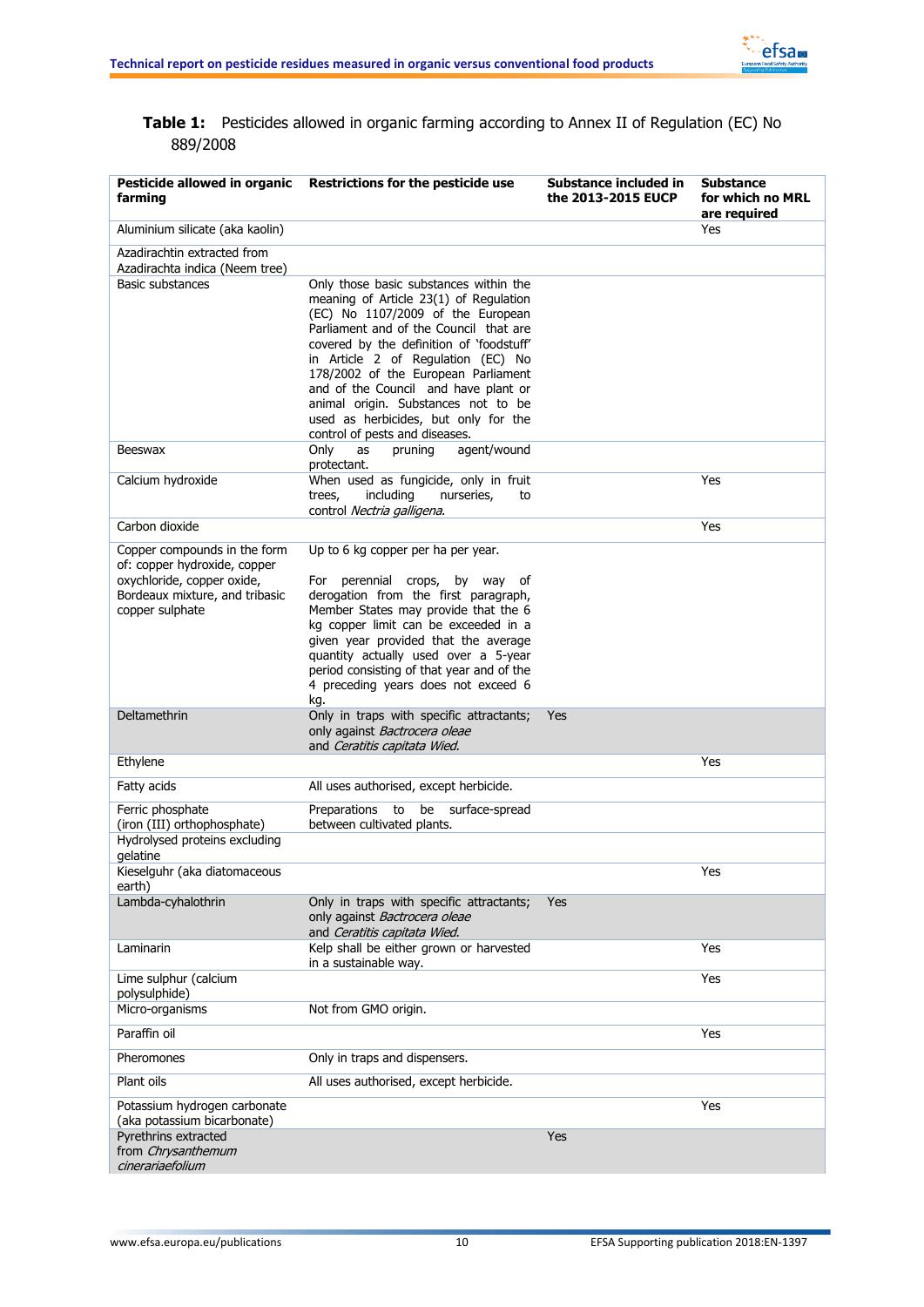

| Pesticide allowed in organic<br>farming        | Restrictions for the pesticide use                                                                    | Substance included in<br>the 2013-2015 EUCP | <b>Substance</b><br>for which no MRL<br>are required |
|------------------------------------------------|-------------------------------------------------------------------------------------------------------|---------------------------------------------|------------------------------------------------------|
| Quartz sand                                    |                                                                                                       |                                             | Yes                                                  |
| Quassia extracted from <i>Quassia</i><br>amara | Only as insecticide, repellent.                                                                       |                                             |                                                      |
| Repellents: Sheep fat                          | Only on non-edible parts of the crop<br>and where crop material is not ingested<br>by sheep or goats. |                                             | Yes                                                  |
| Spinosad                                       |                                                                                                       | Yes                                         |                                                      |
| Sulphur                                        |                                                                                                       |                                             | Yes                                                  |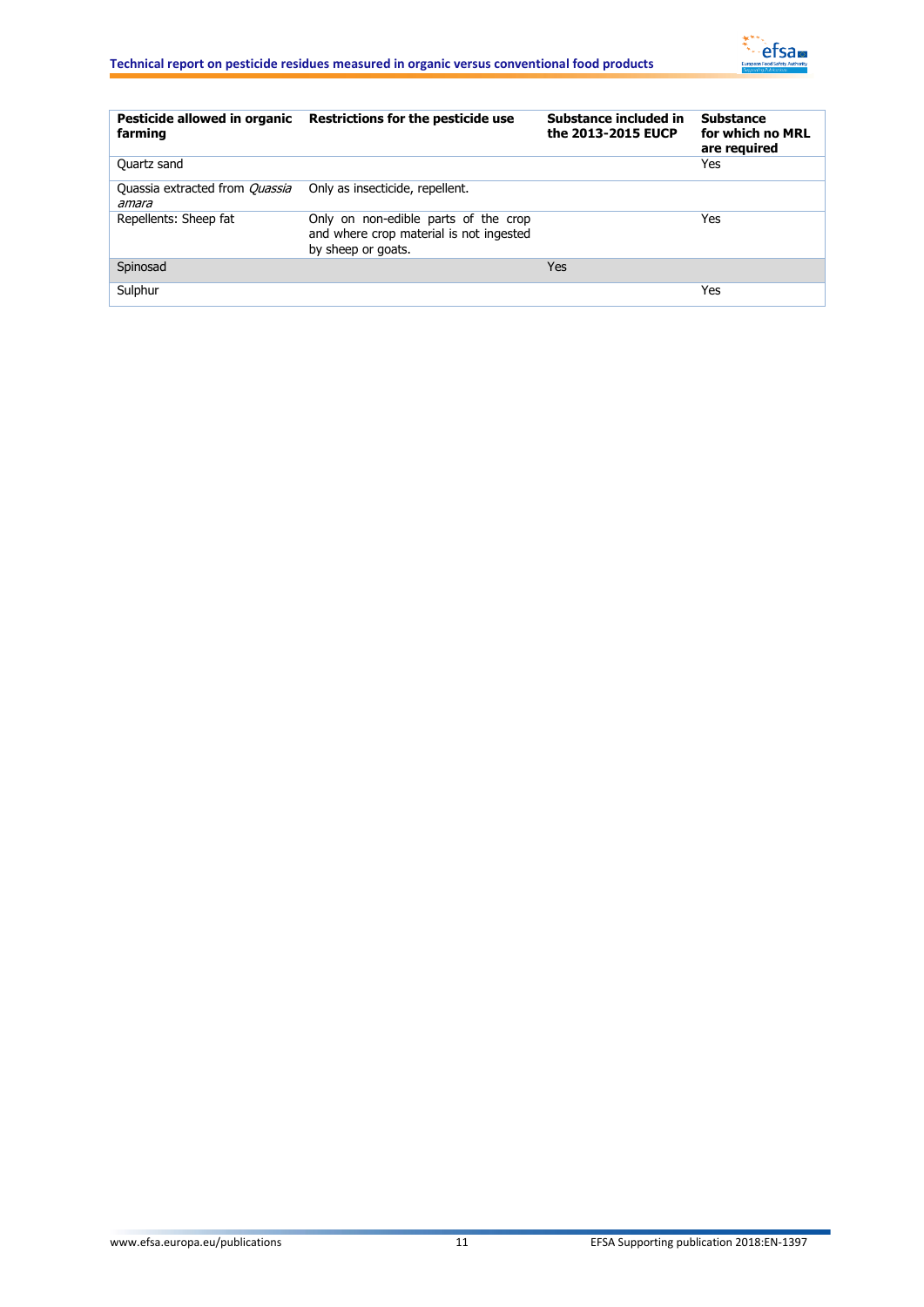

The raw data (nearly four millions of records), which were used for this specific data analysis, were provided to the requestor in SAS tables. There, the results for pesticides for which different residue definitions are applicable according to the food products were aggregated under the same 'Pesticide name' (for more details see Appendix A –).

The EUCP results from 2013-2015 have been summarised as indicated by the requestor in terms of number and percentage of the samples with quantifiable residues at or above the LOQ and of the samples for which the MRL was numerically exceeded (see section 3). In case a sample resulted containing more than one quantifiable residue and/or more than one residue above the MRL (multiple residues or multiple MRL breaches), this sample was counted only once in totalling the number of samples with quantified residues above the LOQ or above the MRL; the same approach was used to derive the percentages of samples with quantifiable residue and samples above the MRL.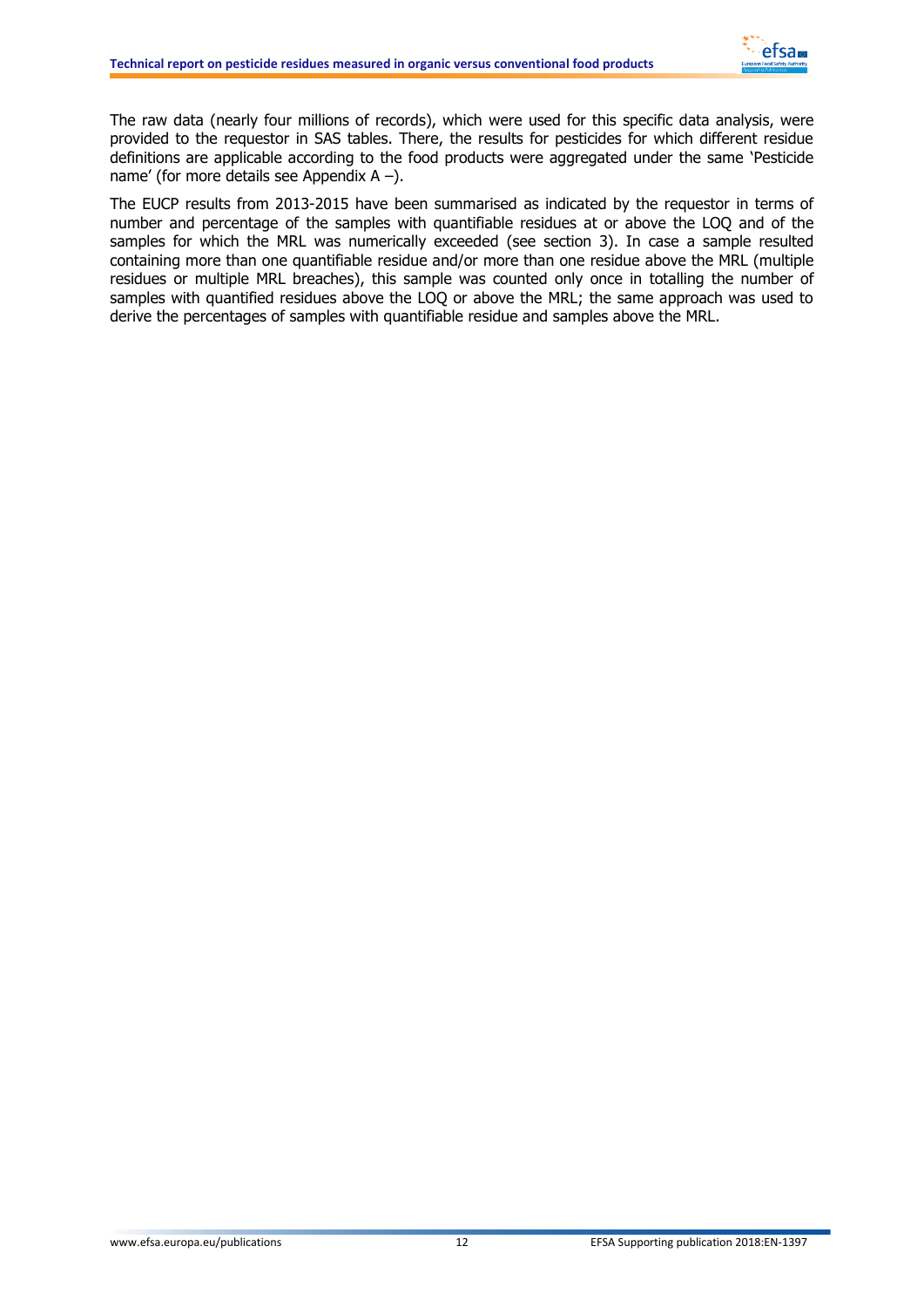

## <span id="page-12-0"></span>**3. Results**

#### <span id="page-12-1"></span>**3.1. Number of samples tested**

Table 2: summarises the number of samples analysed in the framework of the EU-coordinated control programmes for the food items tested, by year and by the method of production reported for the sample (organic and conventional) in the reference time period 2013-2015 $^{13}$ . Overall, considering all food types and both production methods (30,852 samples in total), it was observed that the calculated percentage of conventional samples out of the total samples represented almost the totality of the samples tested (93.7% of the total samples), while the organic food was tested only in a minor proportion of the samples tested (6.3% of the total samples).

The same pattern is observed in terms the percentages calculated for the single food items under consideration. The lowest percentages of organic food items tested are identified for poultry muscle (0.6% organic versus 99.4% of conventional samples), swine meat (0.7% versus 99.3%) and liver (1.2% versus 98.8%, considering together the results for all liver species). The highest percentages of organic samples tested compared to the conventionally grown food was observed for cereals (20.0%, 16.4% and 15.8% for rye, oats and wheat samples, respectively).

Furthermore, at food item level (see Table 2: ), the lowest number of organic samples tested is recorded for swine meat, poultry muscle and liver samples (only five, six and 14 samples, respectively), while the highest number of organic samples analysed was found for bananas (162 samples), carrots (148) and wheat (134). No organic samples of poultry fat were analysed. Considering organic food only, more than 100 samples were only tested just for six distinct foods (bananas, carrots, wheat, milk, sweet pepper and eggs) out of the 31 food types considered.

Overall, it can be concluded that the data comparison presented in this report is affected by an uncertainty due to the often limited number of organic samples tested per food item in the framework of the EUCP programmes. Thus, the comparison of the results on conventional versus organic food are not always considered as reliable; this is particularly true for specific single food items.

 $\overline{a}$ 

 $^{13}$  A slight deviation in the number of samples per food item tested in the frame of the 2015 EUCP indicated in the 2015 EU Report and the number of samples indicated in the present report may be observed. This apparent inconsistency is due to the fact that the 2015 EU Report (section 3.3) considered as 'EUCP samples' also the surveillance national samples for the same food commodities and pesticides covered by the 2015 EUCP (where available).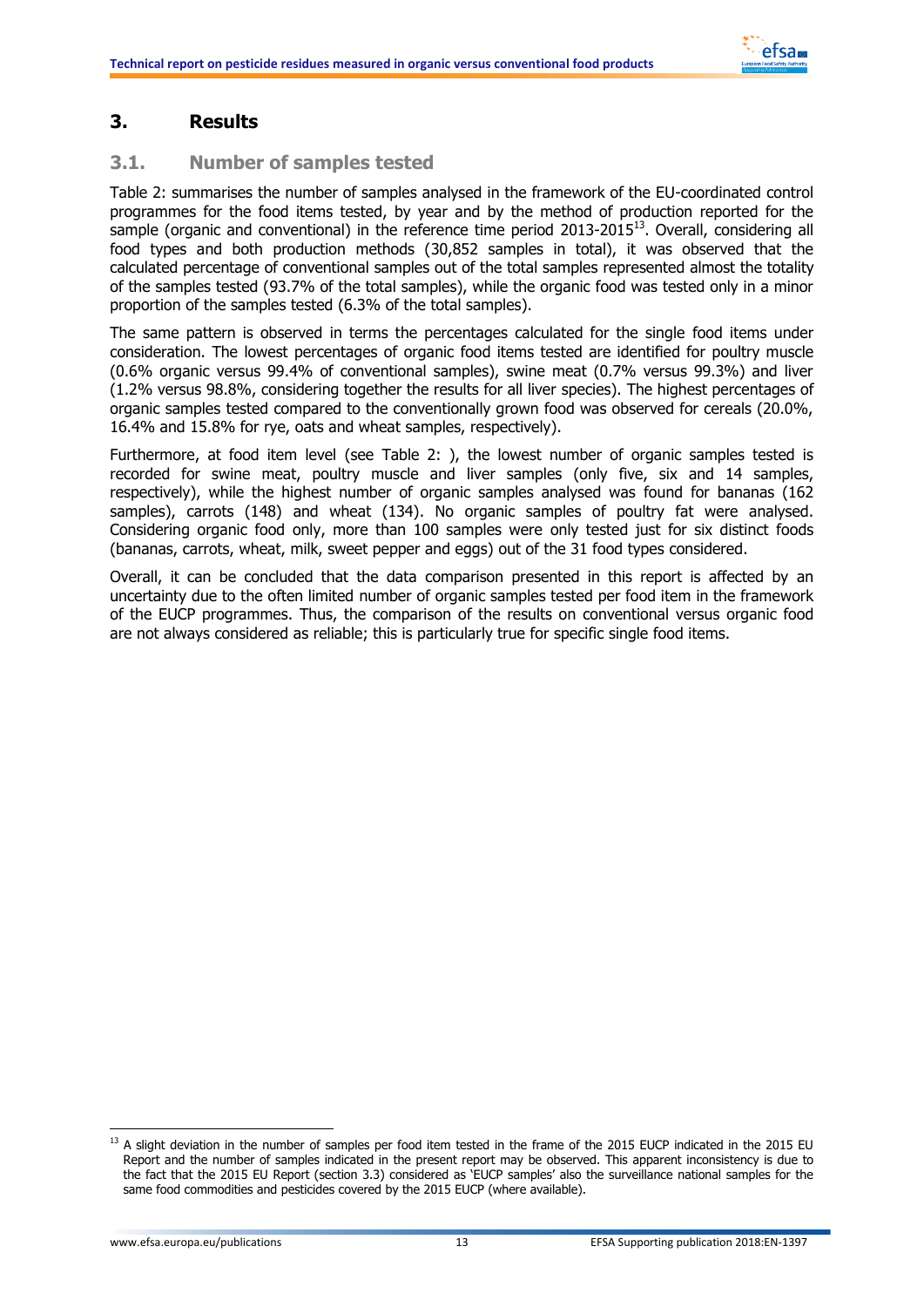

**Table 2:** Total number and percentage of samples tested in the framework of the EUCP programmes in the reference period 2013-2015 broken down by production method and food item (only unprocessed food samples).

| Food item <sup>(a)</sup> | <b>Total number</b><br>of samples <sup>(b)</sup> | <b>Conventionally produced food:</b><br>No and % of samples out of<br>the total number of samples | <b>Organic farming</b><br>food:<br>No and % of samples out of<br>the total number of samples |
|--------------------------|--------------------------------------------------|---------------------------------------------------------------------------------------------------|----------------------------------------------------------------------------------------------|
| Apples                   | 1,610                                            | 1,540/95.7%                                                                                       | 70/4.3%                                                                                      |
| Aubergines               | 1,037                                            | 961/92.7%                                                                                         | 76/7.3%                                                                                      |
| <b>Bananas</b>           | 1.164                                            | 1,002/86.1%                                                                                       | 162/13.9%                                                                                    |
| Beans (with pods)        | 986                                              | 959/97.3%                                                                                         | 27/2.7%                                                                                      |
| Broccoli                 | 956                                              | 862/90.2%                                                                                         | 94/9.8%                                                                                      |
| Carrots                  | 1,255                                            | 1.107/88.2%                                                                                       | 148/11.8%                                                                                    |
| Cucumbers                | 1,244                                            | 1161/93.3%                                                                                        | 83/6.7%                                                                                      |
| Eggs (chicken)           | 842                                              | 735/87.3%                                                                                         | 107/12.7%                                                                                    |
| Fat (poultry)            | 411                                              | 411/100%                                                                                          |                                                                                              |
| Head cabbage             | 917                                              | 882/96.2%                                                                                         | 35/3.8%                                                                                      |
| Leek                     | 837                                              | 802/95.8%                                                                                         | 35/4.2%                                                                                      |
| Lettuce                  | 1,182                                            | 1,158/98.0%                                                                                       | 24/2.0%                                                                                      |
| Liver (bovine)           | 307                                              | 299/97.4%                                                                                         | 8/2.6%                                                                                       |
| Liver (poultry)          | 365                                              | 362/99.2%                                                                                         | 3/0.8%                                                                                       |
| Liver (sheep)            | $\overline{83}$                                  | 81/97.6%                                                                                          | 2/2.4%                                                                                       |
| Liver (swine)            | 364                                              | 363/99.7%                                                                                         | 1/0.3%                                                                                       |
| Liver (pooled results)   | 1,119                                            | 1,105/98.8%                                                                                       | 14/1.2%                                                                                      |
| Mandarins                | 493                                              | 478/97.0%                                                                                         | 15/3.0%                                                                                      |
| Milk (cattle)            | 1,021                                            | 892/87.4%                                                                                         | 129/12.6%                                                                                    |
| Muscle (poultry)         | 1.027                                            | 1,021/99.4%                                                                                       | 6/0.6%                                                                                       |
| Oats                     | 232                                              | 194/83.6%                                                                                         | 38/16.4%                                                                                     |
| Oranges                  | 1,096                                            | 1,045/95.3%                                                                                       | 51/4.7%                                                                                      |
| Peaches                  | 1,039                                            | 1,023/98.5%                                                                                       | 16/1.5%                                                                                      |
| Pears                    | 1,239                                            | 1,179/95.2%                                                                                       | 60/4.8%                                                                                      |
| Peas (without pods)      | 796                                              | 747/93.82%                                                                                        | 49/6.2%                                                                                      |
| Potatoes                 | 1,431                                            | 1,343/93.82%                                                                                      | 88/6.1%                                                                                      |
| <b>Rice</b>              | 763                                              | 679/89.0%                                                                                         | 84/11.0%                                                                                     |
| Rye                      | 424                                              | 339/80.0%                                                                                         | 85/20.0%                                                                                     |
| Spinaches                | 935                                              | 870/93.0%                                                                                         | 65/7.0%                                                                                      |
| <b>Strawberries</b>      | 1,139                                            | 1,119/98.2%                                                                                       | 20/1.8%                                                                                      |
| Sweet peppers            | 1,360                                            | 1,252/92.1%                                                                                       | 108/7.9%                                                                                     |
| Swine meat               | 753                                              | 748/99.3%                                                                                         | 5/0.7%                                                                                       |
| Table grapes             | 1,243                                            | 1,202/96.7%                                                                                       | 41/3.3%                                                                                      |
| Tomatoes                 | 1,451                                            | 1,380/95.1%                                                                                       | 71/4.9%                                                                                      |
| Wheat                    | 850                                              | 716/84.2%                                                                                         | 134/15.8%                                                                                    |
| <b>Total</b>             | 30,852                                           | 28,912/93.7%                                                                                      | 1,940/6.3%                                                                                   |

(a): The samples taken were all unprocessed (fresh, chilled or frozen).

(b): Total number of samples analysed among all the 30 reporting countries, without considering the samples analysed only for the naturally occurring substances (bromide ion and dithiocarbamates) that may also have been used as pesticides and that request a Single Residue analytical Method (SRM). A SRM aims to identify only one or a few compounds of the same family per sample (e.g. carbon disulphide for dithiocarbamates and glyphosate), whereas multi-residue methods (MRM) are intended to analyse simultaneously a large number of substances per sample.

## <span id="page-13-0"></span>**3.2. Pesticides sought and found**

Without differentiating between organic and conventional produces, the total number of distinct pesticides that were analysed in the framework of the EUCP in the years 2013-2015 amounted to 213; of those, 184 were quantified at or above the LOQ at least once in one of the food items tested.

In conventionally produced food, 184 pesticides were detected; eight of them can be considered as environmental contaminants (chlordane, DDT, dieldrin, heptachlor, hexachlorobenzene, alphahexachlorocyclohexane, beta-hexachlorocyclohexane and lindane).

In organic food samples 46 different pesticides were measured at or above the LOQ: two can be considered as environmental contaminants (DDT and hexachlorobenezene), while four are allowed in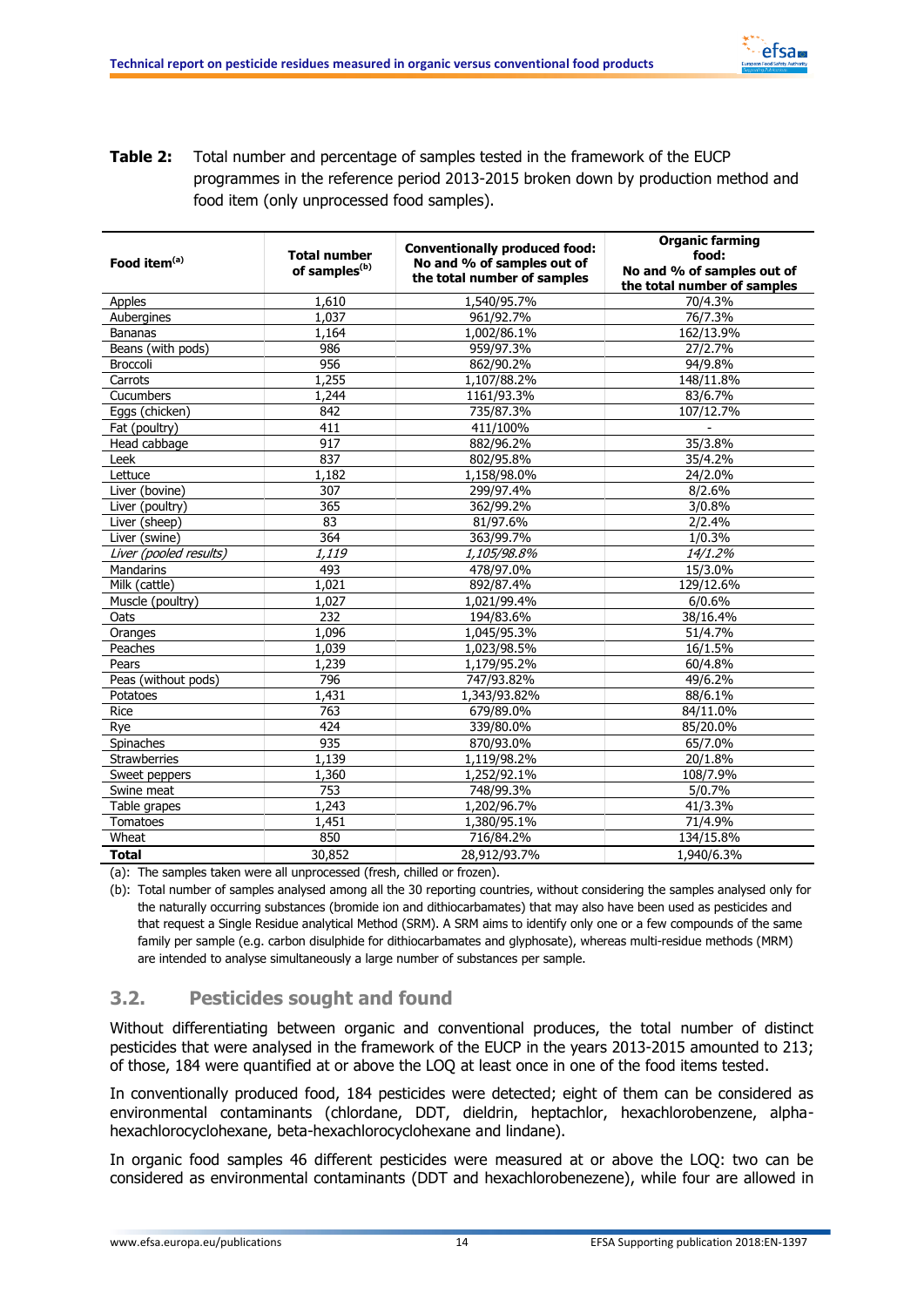

organic farming (deltamethrin, lambda-cyhalothrin, pyrethrins and spinosad); it is however noted that deltamethrin and lambda-cyhalothrin are only authorised for use in pheromone traps; thus, their residues may results from intentional uses directly on the crops that is against organic farming rules.

Among the potential naturally occurring substances that may also be used as pesticides, residues of bromide ion and the dithiocarbamates were found in both organic and conventionally grown food samples and were not taken into account for the present data examination $14$ . Thus, the true frequency of pesticide residues detection is likely to be higher than this report shows.

#### <span id="page-14-0"></span>**3.3. Results by food item**

Table 3: summarises the results by food products and by production method.

Out of 1,940 organic food samples, 6.5% (126 samples) contained quantifiable residues of one or more pesticide. For 0.2% of the organic samples analysed (three samples), the measured residues exceeded the legal limit: propargite in one sample of sweet peppers from Malta, fenazaquin in one potato sample from Romania and pemdimethalin in one leek sample from Portugal.

For conventionally grown food, 44.5% of the 28,912 samples analysed (12,857 samples) contained quantifiable residues of one or more pesticide. For 1.2% of the samples analysed (338 samples), MRL exceedances were identified related to about 100 different substances; these samples originated from 53 different countries from both within and outside the EU. The food items for which the highest number of samples exceeded the MRL were strawberries, beans with pods, carrots, lettuce and table grapes.

Figure 1 presents in from of a bar chart some of the results of Table 3, with the addition of the upper and lower confidence intervals to assess if there is a significant difference in the percentage of organic and conventional samples with quantifiable residues above the LOQ and above the MRL. Normally, a larger statistical sample size (i.e. the samples' population/number of samples tested per food item) would lead to a better estimate of the population parameter, e.g. for the percentage of the samples with quantified residues above the LOQ. The number of organic samples is sometimes limited (small size of the population/limited number); thus, the limited number of results available for some organic food items introduces uncertainties in the data analysis, which should not be ignored.

 $\overline{a}$ 

<sup>&</sup>lt;sup>14</sup> Considering all the food types tested, the phytogenic sulphur mimicking residues of dithiocarbamates naturally occurs in broccoli, head cabbage and leek.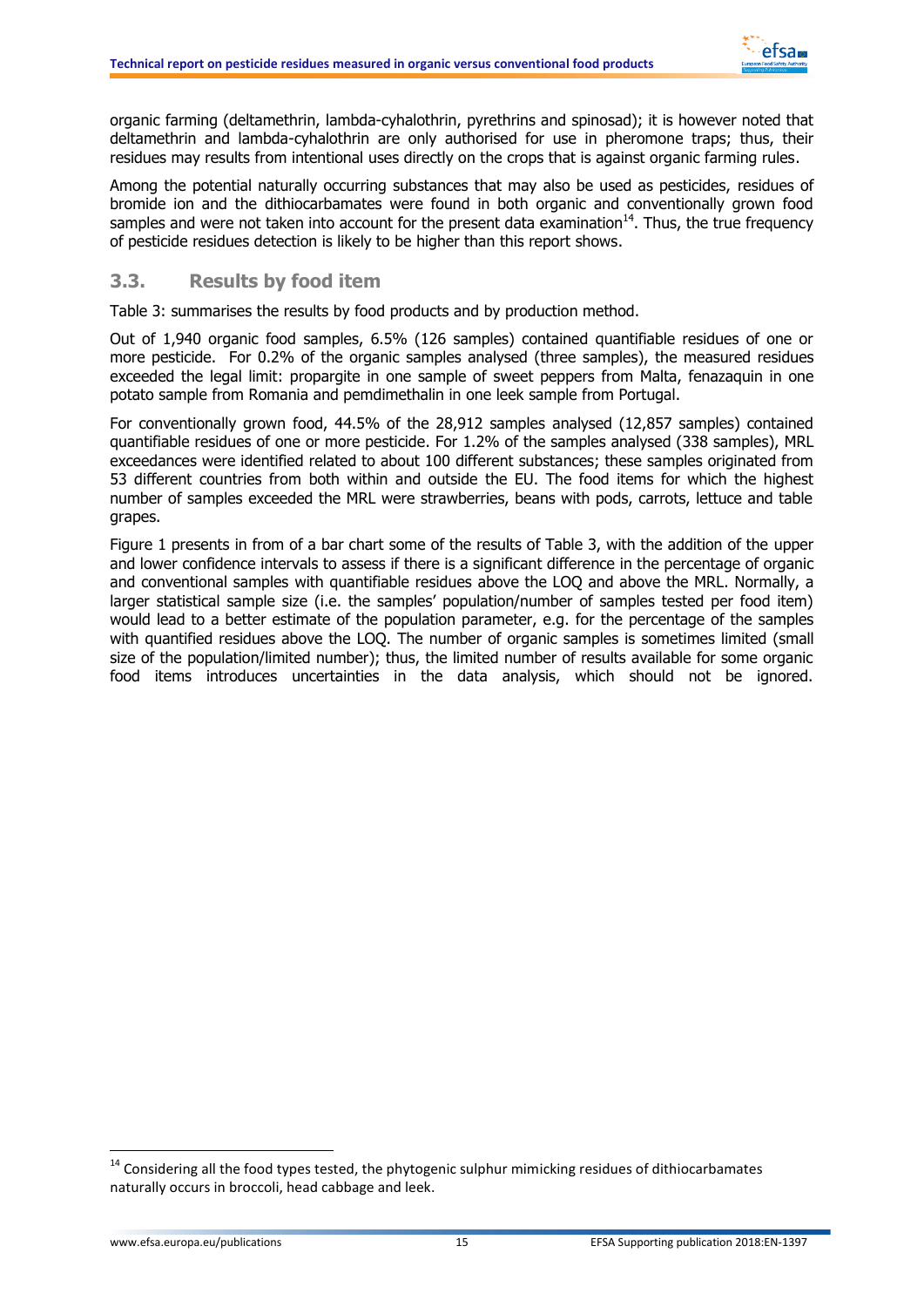Table 3: Number and percentage of samples with quantified pesticide residues (at or above the limit of quantification, LOQ) and MRL exceedances (residues concentration numerically above the maximum residue levels, MRL) according to the production method and by food item.

|                   | All type of<br>production<br>method       |                              | <b>Conventional food production</b>                               |                                                           |                                              |                                       |                                      |                                                             | <b>Organic food production</b>                            |                                              |                                                                          |
|-------------------|-------------------------------------------|------------------------------|-------------------------------------------------------------------|-----------------------------------------------------------|----------------------------------------------|---------------------------------------|--------------------------------------|-------------------------------------------------------------|-----------------------------------------------------------|----------------------------------------------|--------------------------------------------------------------------------|
| <b>Food item</b>  | <b>Total No of</b><br>samples<br>analysed | No of<br>samples<br>analysed | <b>No of samples</b><br>with residue<br>levels at or<br>above LOO | % samples<br>with<br>residue<br>levels at or<br>above LOO | No of<br>samples<br>with levels<br>above MRL | % samples<br>with levels<br>above MRL | No of<br>sample<br>s<br>analyse<br>d | No of samples<br>with residues<br>levels at or<br>above LOO | % samples<br>with<br>residue<br>levels at or<br>above LOO | No of<br>samples<br>with levels<br>above MRL | $\frac{0}{0}$<br>samples<br>with<br><b>levels</b><br>above<br><b>MRL</b> |
| Apples            | 1,610                                     | 1,540                        | 1,048                                                             | 68.1%                                                     | 16                                           | 1.0%                                  | $\overline{70}$                      | 5                                                           | 7.1%                                                      |                                              |                                                                          |
| Aubergines        | 1,037                                     | 961                          | 319                                                               | 33.2%                                                     | $\overline{4}$                               | 0.4%                                  | 76                                   | $\mathbf{1}$                                                | 1.3%                                                      |                                              |                                                                          |
| <b>Bananas</b>    | 1,164                                     | 1,002                        | 840                                                               | 83.8%                                                     | $\overline{4}$                               | 0.4%                                  | 162                                  | $\overline{32}$                                             | 19.8%                                                     |                                              |                                                                          |
| Beans (with pods) | 986                                       | 959                          | 410                                                               | 42.8%                                                     | 29                                           | 3.0%                                  | 27                                   | 1                                                           | 3.7%                                                      |                                              |                                                                          |
| Broccoli          | 956                                       | 862                          | 255                                                               | 29.6%                                                     | 10                                           | 1.2%1                                 | 94                                   | 9                                                           | 9.6%                                                      |                                              |                                                                          |
| Carrots           | 1,255                                     | 1,107                        | $\overline{525}$                                                  | 47.4%                                                     | $\overline{24}$                              | 2.2%                                  | 148                                  | 5                                                           | 3.4%                                                      |                                              |                                                                          |
| Cucumbers         | 1,244                                     | 1,161                        | 605                                                               | 52.1%                                                     | 19                                           | 1.6%                                  | 83                                   | $\overline{4}$                                              | 4.8%                                                      |                                              |                                                                          |
| Eggs (chicken)    | 842                                       | 735                          | $\overline{35}$                                                   | 4.8%                                                      | $\overline{2}$                               | 0.3%                                  | 107                                  | 1                                                           | 0.9%                                                      |                                              |                                                                          |
| Fat (poultry)     | 411                                       | 411                          | 6                                                                 | 1.5%                                                      | $\sim$                                       |                                       |                                      |                                                             |                                                           |                                              |                                                                          |
| Head cabbage      | 917                                       | 882                          | 115                                                               | 13.0%                                                     | 8                                            | 0.9%                                  | 35                                   | 1                                                           | 2.9%                                                      |                                              |                                                                          |
| Leek              | 837                                       | 802                          | 237                                                               | 29.6%                                                     | 3                                            | 0.4%                                  | $\overline{35}$                      | 2                                                           | 5.7                                                       | 1                                            | 2.9%                                                                     |
| Lettuce           | 1,182                                     | 1,158                        | 617                                                               | 53.3%                                                     | $\overline{25}$                              | 2.2%                                  | 24                                   | 3                                                           | 12.5%                                                     |                                              |                                                                          |
| Liver (bovine)    | 307                                       | 299                          | 15                                                                | 5.0%                                                      | $\sim$                                       | ÷                                     | 8                                    |                                                             |                                                           |                                              |                                                                          |
| Liver (poultry)   | 365                                       | 362                          | $\overline{\phantom{a}}$                                          |                                                           | $\blacksquare$                               | $\sim$                                | 3                                    | L,                                                          | $\blacksquare$                                            |                                              | $\sim$                                                                   |
| Liver (sheep)     | 83                                        | 81                           | 5                                                                 | 6.2%                                                      | $\overline{\phantom{a}}$                     | $\overline{a}$                        | $\overline{2}$                       |                                                             | $\overline{\phantom{a}}$                                  |                                              |                                                                          |
| Liver (swine)     | 364                                       | 363                          | 1                                                                 | 0.3%                                                      |                                              |                                       | $\mathbf{1}$                         |                                                             |                                                           |                                              |                                                                          |
| Mandarins         | 493                                       | 478                          | 387                                                               | 81.0%                                                     | 12                                           | 2.5%                                  | 15                                   | 2                                                           | 13.3%                                                     |                                              |                                                                          |
| Milk (cattle)     | 1,021                                     | 892                          | 77                                                                | 8.6%                                                      |                                              |                                       |                                      | 2                                                           | 1.5%                                                      |                                              |                                                                          |
| Muscle (poultry)  | 1,027                                     | 1,021                        | 31                                                                | 3.0%                                                      | $\overline{\phantom{a}}$                     |                                       |                                      |                                                             |                                                           |                                              |                                                                          |
| Oats              | 232                                       | 194                          | 96                                                                | 49.5%                                                     | 3                                            | 1.5%                                  | 38                                   | 6                                                           | 15.8%                                                     |                                              |                                                                          |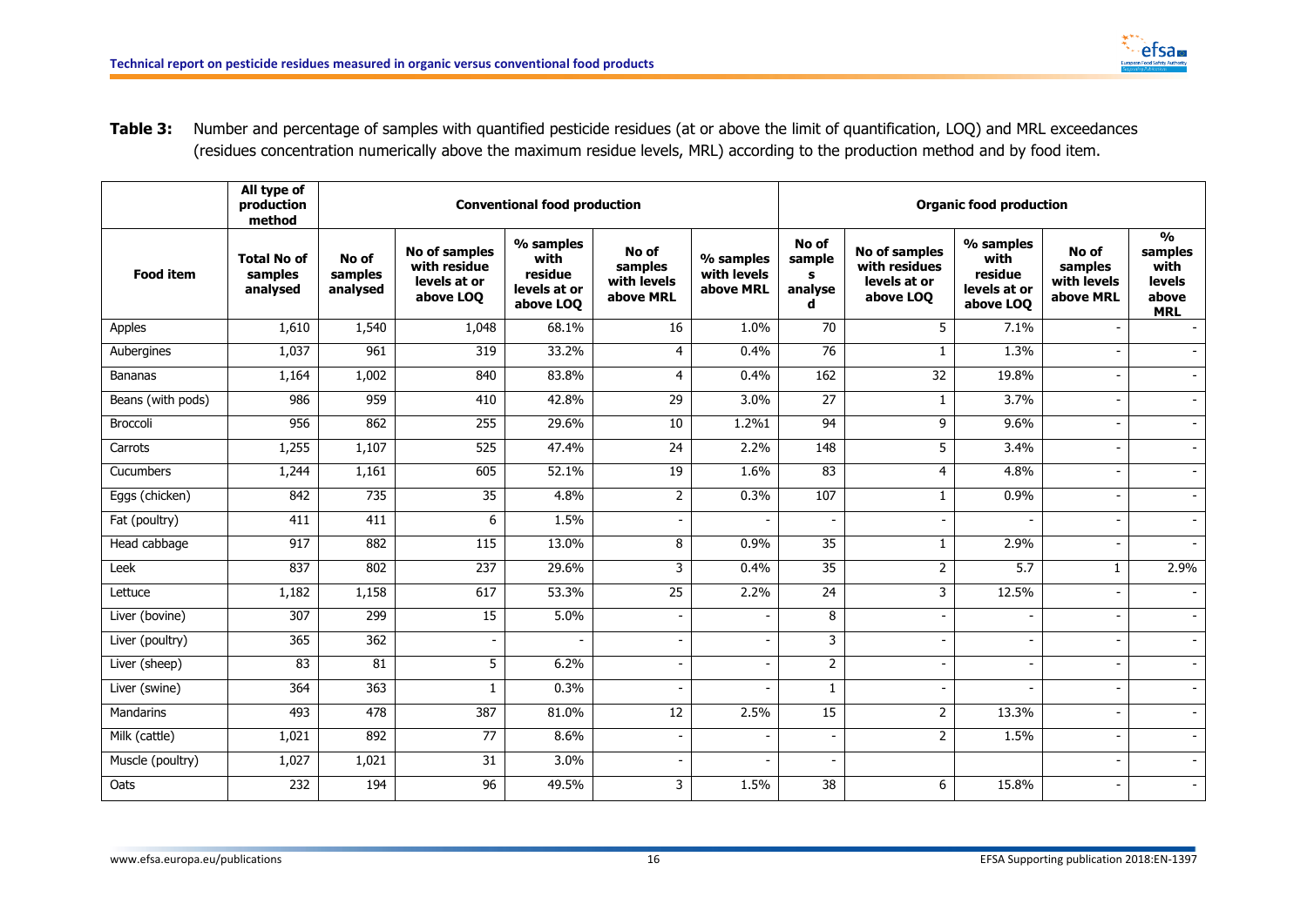

|                        | All type of<br>production<br>method |        |        | <b>Conventional food production</b> |                          |                          |       |                | <b>Organic food production</b> |   |                          |
|------------------------|-------------------------------------|--------|--------|-------------------------------------|--------------------------|--------------------------|-------|----------------|--------------------------------|---|--------------------------|
| Oranges                | 1,096                               | 1,045  | 867    | 83.0%                               | 14                       | 1.3%                     | 51    | 4              | 7.8%                           |   | $\sim$                   |
| Peaches                | 1,039                               | 1,023  | 767    | 75.0%                               | 12                       | 1.2%                     | 16    |                | 6.2%                           |   | $\overline{\phantom{a}}$ |
| Pears                  | 1,239                               | 1,179  | 903    | 76.6%                               | 20                       | 1.7%                     | 60    | 5              | 8.3%                           |   | $\sim$                   |
| Peas (without<br>pods) | 796                                 | 747    | 199    | 26.6%                               | 5                        | 0.7%                     | 49    |                |                                |   | $\sim$                   |
| Potatoes               | 1,431                               | 1,343  | 402    | 29.9%                               | 14                       | 1.0%                     | 88    | 9              | 10.2%                          |   | 1.1%                     |
| Rice                   | 763                                 | 679    | 192    | 28.3%                               | 16                       | 2.4%                     | 84    |                | 1.2%                           |   | $\overline{\phantom{a}}$ |
| Rye                    | 424                                 | 339    | 137    | 40.4%                               | $\overline{\phantom{a}}$ |                          | 85    |                | 1.2%                           |   | $\sim$                   |
| Spinaches              | 935                                 | 870    | 344    | 39.5%                               | 21                       | 2.4%                     | 65    | 8              | 12.3%                          |   | $\sim$                   |
| Strawberries           | 1,139                               | 1,119  | 877    | 78.4%                               | 29                       | 2.6%                     | 20    |                |                                |   | $\sim$                   |
| Sweet peppers          | 1,360                               | 1,252  | 605    | 48.3%                               | 10                       | 0.8%                     | 108   | 11             | 10.2%                          |   |                          |
| Swine meat             | 753                                 | 748    | 18     | 2.4%                                | $\overline{\phantom{a}}$ | $\overline{\phantom{a}}$ | 5     |                |                                |   | $\sim$                   |
| Table grapes           | 1,243                               | 1,202  | 966    | 80.4%                               | 22                       | 1.8%                     | 41    | $\overline{4}$ | 9.8%                           |   | $\sim$                   |
| Tomatoes               | 1,451                               | 1,380  | 636    | 46.1%                               | 12                       | 0.9%                     | 71    | 6              | 8.4%                           |   | $\sim$                   |
| Wheat                  | 850                                 | 716    | 320    | 44.7%                               | 4                        | 0.6%                     | 134   | 2              | 1.5%                           |   | $\sim$                   |
| <b>Total</b>           | 30,852                              | 28,912 | 12,857 | 44.5%                               | 338                      | 1.2%                     | 1,940 | 126            | 6.5%                           | 3 | 0.2%                     |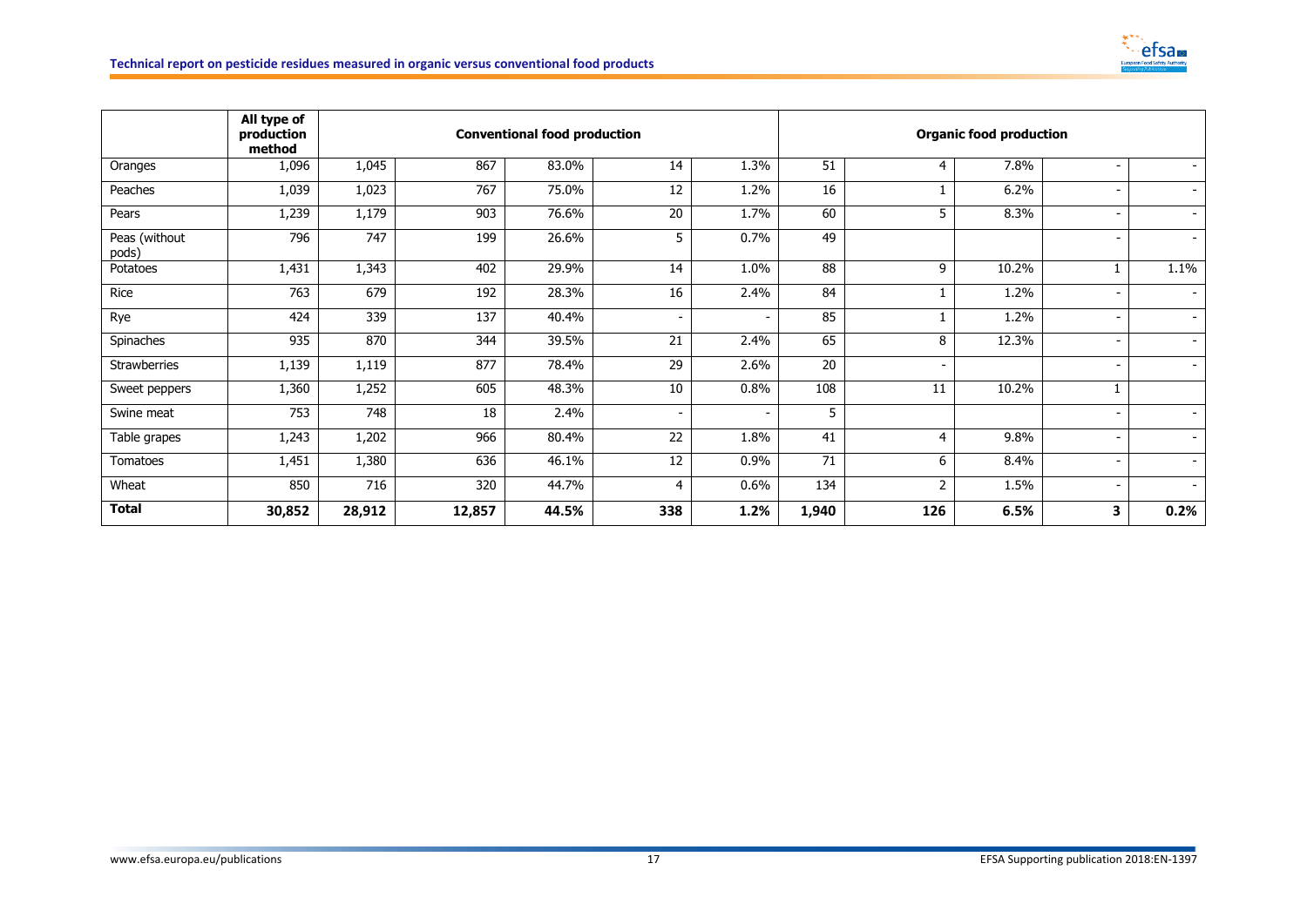



**Figure 1: Percentage of organic and conventional samples with quantified residues at or above the LOQ and above the MRL according the food item tested (the number in brackets after the food label refers to the number of conventional and organic samples tested for the given food item)**.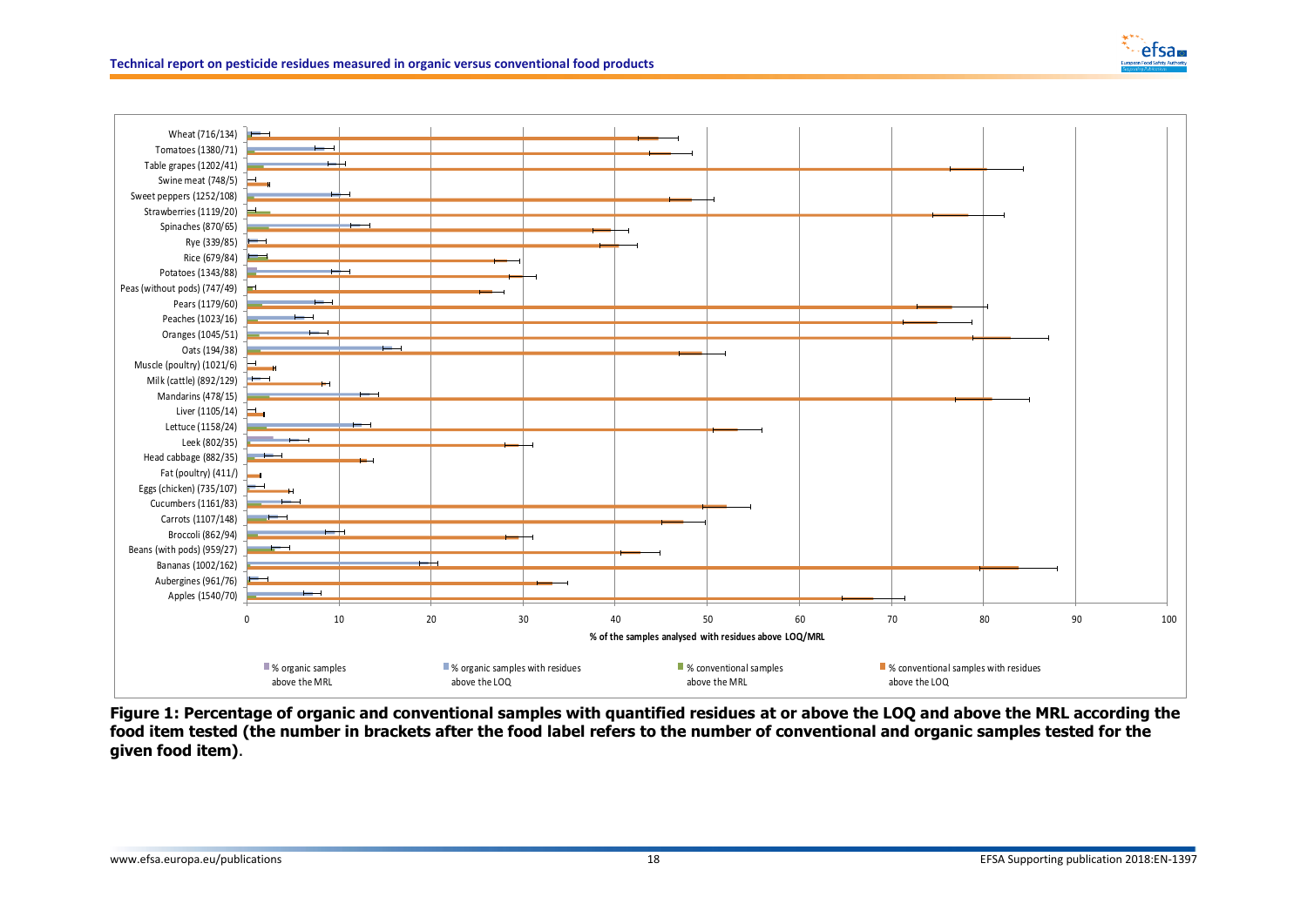

## <span id="page-18-0"></span>**3.4. Number of pesticides analysed per sample**

Table 4: lists the average number of pesticides analysed per sample for each type of food product covered by the  $\mathsf{EUCP}^{15}.$ 

#### **Table 4:** Average number of pesticides analysed per sample according to the production method and by food item (only unprocessed food samples considered).

|                                 | Average number of pesticides tested per sample |                                        |                                   |  |  |
|---------------------------------|------------------------------------------------|----------------------------------------|-----------------------------------|--|--|
| <b>Food item</b>                | All type of production<br>method               | <b>Conventional</b><br>food production | <b>Organic</b><br>food production |  |  |
| <b>Samples of plant origin</b>  |                                                |                                        |                                   |  |  |
| Apples                          | 139                                            | 137                                    | 161                               |  |  |
| Aubergines                      | 124                                            | 126                                    | 106                               |  |  |
| <b>Bananas</b>                  | 121                                            | 121                                    | 122                               |  |  |
| Beans (with pods)               | 146                                            | 146                                    | 144                               |  |  |
| Broccoli                        | 128                                            | 130                                    | 114                               |  |  |
| Carrots                         | 142                                            | 141                                    | 155                               |  |  |
| Cucumbers                       | 143                                            | 142                                    | 161                               |  |  |
| Head cabbage                    | 150                                            | 149                                    | 160                               |  |  |
| Leek                            | 150                                            | 150                                    | 160                               |  |  |
| Lettuce                         | 142                                            | 141                                    | 153                               |  |  |
| Mandarins                       | 138                                            | 138                                    | 145                               |  |  |
| Oats                            | 124                                            | 122                                    | 130                               |  |  |
| Oranges                         | 133                                            | 133                                    | 149                               |  |  |
| Peaches                         | 143                                            | 143                                    | 167                               |  |  |
| Pears                           | 141                                            | 141                                    | 147                               |  |  |
| Peas (without pods)             | 127                                            | 127                                    | 140                               |  |  |
| Potatoes                        | 137                                            | 136                                    | 152                               |  |  |
| Rice                            | 137                                            | 137                                    | 144                               |  |  |
| Rye                             | 141                                            | 142                                    | 139                               |  |  |
| Spinaches                       | 144                                            | 143                                    | 158                               |  |  |
| <b>Strawberries</b>             | 149                                            | 149                                    | 152                               |  |  |
| Sweet peppers                   | 123                                            | 123                                    | 115                               |  |  |
| Table grapes                    | 124                                            | 123                                    | 134                               |  |  |
| Tomatoes                        | 135                                            | 134                                    | 159                               |  |  |
| Wheat                           | 111                                            | 109                                    | 122                               |  |  |
| <b>Samples of animal origin</b> |                                                |                                        |                                   |  |  |
| Eggs (chicken)                  | 15                                             | 15                                     | 16                                |  |  |
| Fat (poultry)                   | 21                                             | 21                                     |                                   |  |  |
| Liver (bovine)                  | 25                                             | 24                                     | 34                                |  |  |
| Liver (poultry)                 | 27                                             | 27                                     | 35                                |  |  |
| Liver (sheep)                   | $30\,$                                         | $30\,$                                 | 34                                |  |  |
| Liver (swine)                   | 35                                             | 35                                     | 40                                |  |  |

 $^{15}$  The mean values were calculated without considering the analysis of the dithiocarbamates and bromide ion residues.

 $\overline{\phantom{a}}$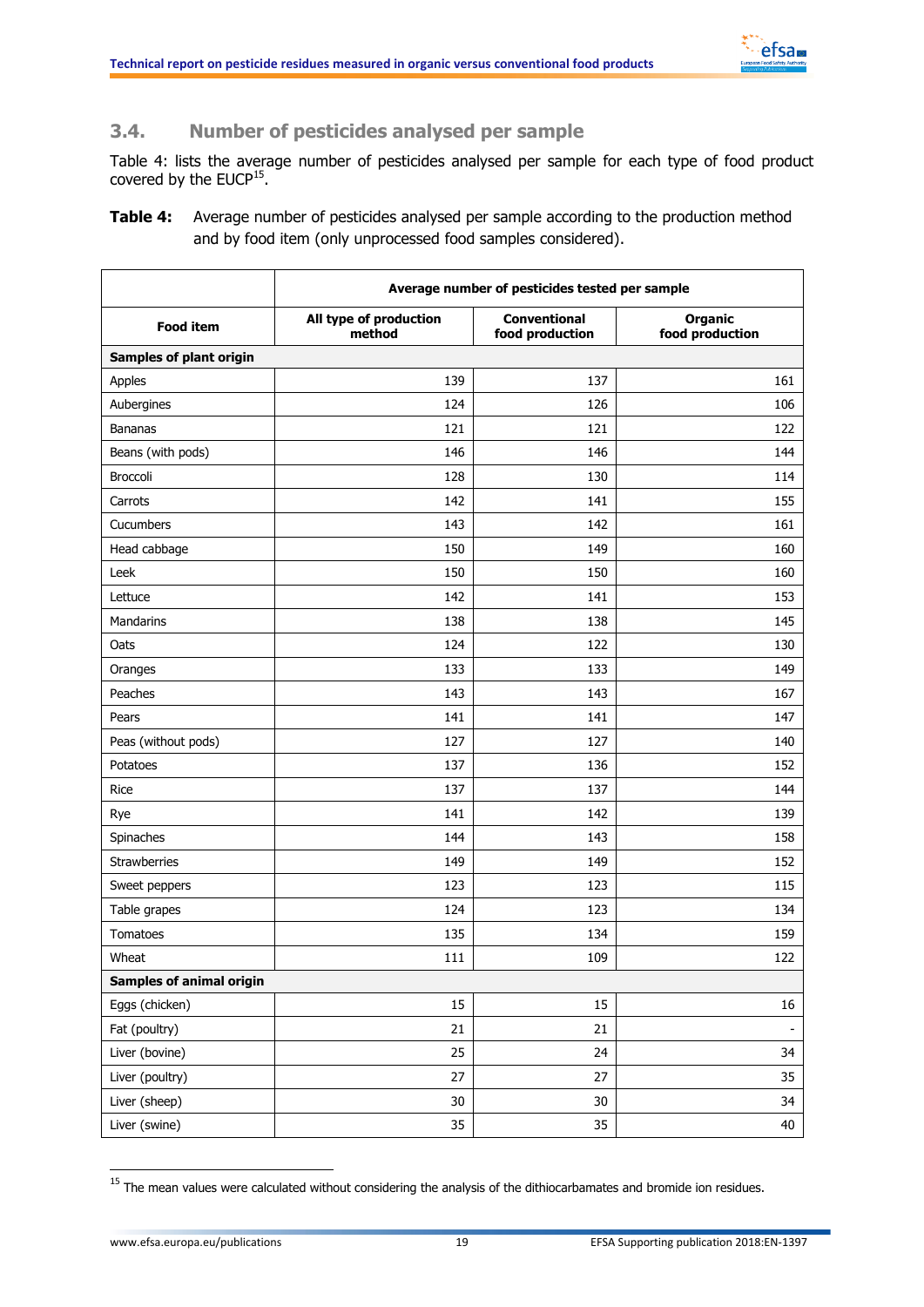

|                  | Average number of pesticides tested per sample |                                 |                            |  |  |  |
|------------------|------------------------------------------------|---------------------------------|----------------------------|--|--|--|
| <b>Food item</b> | All type of production<br>method               | Conventional<br>food production | Organic<br>food production |  |  |  |
| Milk (cattle)    | 29                                             | 29                              |                            |  |  |  |
| Muscle (poultry) | 26                                             | 26                              | 34                         |  |  |  |
| Muscle (swine)   | 26                                             | 26                              |                            |  |  |  |

Without discriminating the method of food production, a difference in the calculated averages was noted at food group level. The highest averages have been estimated for food samples of plant origin (e.g. vegetables, fruit and cereals), while the lowest averages number of pesticide analysed per sample have been found for food of animal origin (e.g. milk and eggs). These results are not unexpected taking into consideration that the EUCP Regulations requested the national control laboratories to analyse pesticide residues for a wider analytical scope in food of plant origin than in food of animal origin. From the past monitoring programmes it is known that the majority of samples of animal origin were free of measurable residues, being the most frequently quantified pesticides persistent environmental pollutants or compounds resulting from sources other than pesticide use (EFSA, 2016). Moreover, it should be noted that the number of pesticides and the single distinct pesticides requested to be analysed in the different food items varied according to the monitoring year and according to the food groups, to which the single items belongs.

In addition, some pesticides require Single Residue Methods for their analysis, while the majority of the pesticides can be analysed by routine Multiple Residue Methods. Thus, should the average number of pesticides analysed per sample be compared, consideration should be also made on the year of monitoring, the specific food item and whether the pesticide had to be determined with a single residue method (SRM).

When the method of food production is taken into account, overall it is noted that the calculated averages at food group/item level are marginally higher in organically produced food. What it would appear from the available monitoring data is that organic food has been tested at least to the same extend than conventionally produces, if not more in terms of pesticides analysed. However, it is important to recall once again that the limited number of results available for some organic food items introduces an uncertainty in the data analysis.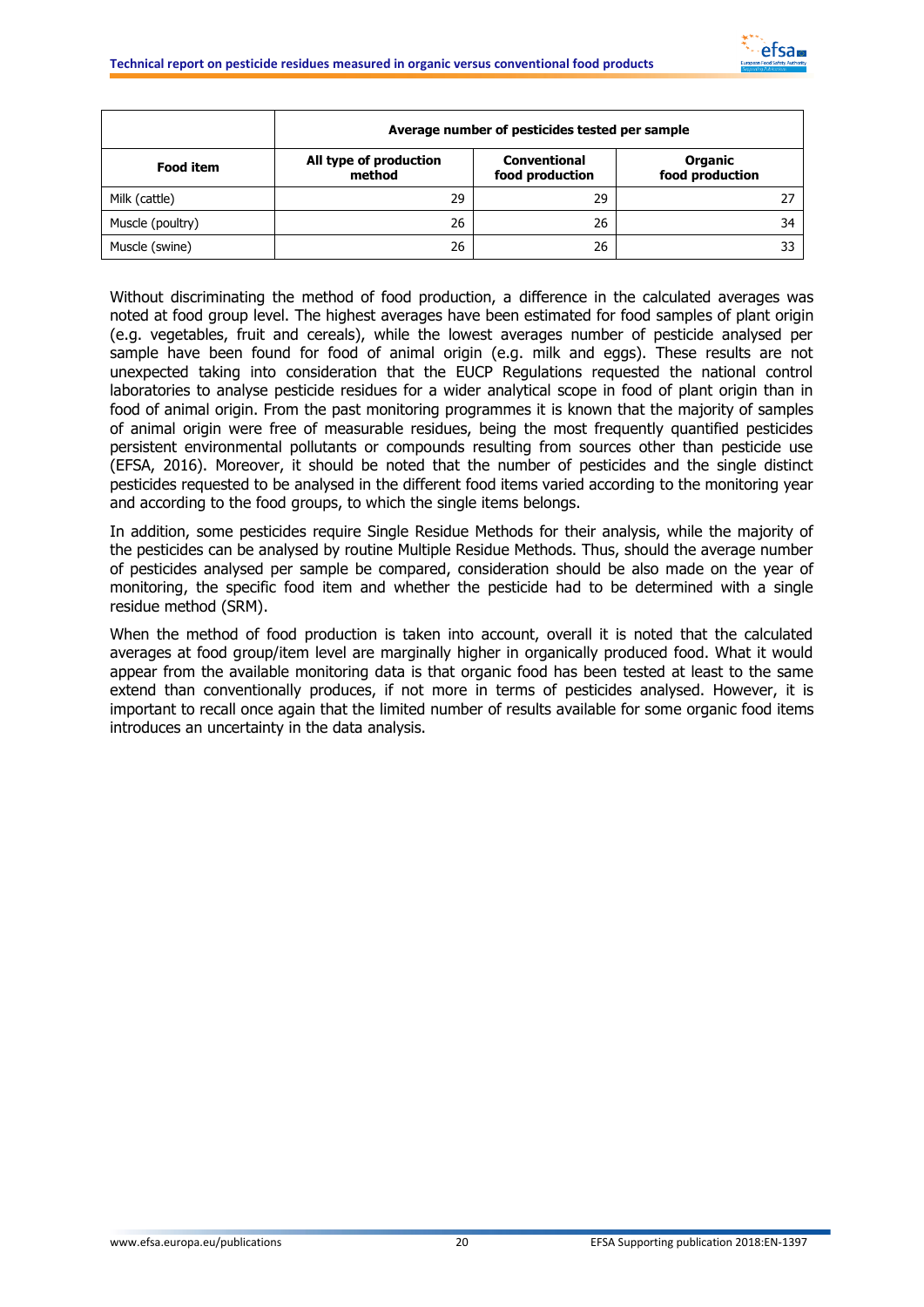

## <span id="page-20-0"></span>**4. Conclusions**

Based on of the results generated in the framework of the 2013, 2014 and 2015 EU-coordinated control programmes and considering only raw samples (fresh, chilled and frozen samples) EFSA performed an ad-hoc data computation on the number and percentage of samples containing quantifiable residues of pesticides at or above the LOQ and above the MRL separately for conventional and organic food samples. The EUCP covers in a three-year's cycle the food products that are the major constituents of the European diets of both plant and animal origin. The pesticides that had to be analysed on a mandatory basis in the framework of the EU-coordinated programmes cover the most relevant compounds currently expected to contribute to the dietary exposure (EFSA, 2015).

The findings presented in the current report cannot be directly compared to the findings shown in the past annual EU Reports; this is because – among others - the results on organic produce presented in the annual EU Reports account for the results of both national control programs and EUCP sampling schemes, which together cover a wider range of food and pesticides and/or food tested for than the EUCP alone. The present report instead is aimed at providing a more systematic comparison of the prevalence of pesticide residues in organic relative to conventional products. The current report makes use of a more suitable datasets for this type of data analysis; thus, the comparative analysis presented in the current report can be considered as more reliable compared to the analysis previously published by EFSA.

Without considering the specific method of production, a difference in the calculated average of the number of distinct pesticides analysed per sample was noted at food group level; the highest averages have been estimated for food sample of plant origin samples (e.g. vegetables, fruit and cereals), while the lowest averages number of pesticide analysed per sample have been found for food of animal origin (e.g. milk and eggs). These results are not unexpected taking into consideration that the EUCP Regulations requested the national control laboratories to analyse pesticide residues for a wider analytical scope in food of plant origin than in food of animal origin.

Considering both all the food items and the single food items, the average number of single pesticides analysed in each sample was similar for the two methods of production. From the available monitoring data it appears that organic food has been tested at least to the same extend than conventionally production, if not marginally more, in terms of number of pesticides analysed. However, it is important to recall that the limited number of results available for some organic food items introduces an uncertainty in the data analysis.

In the reference period, 30,852 unprocessed samples were analysed. Out of the total number of samples, 1,940 samples were organically produced (6.3%).

Considering all food items covered by the present analysis, the data show that the percentages of conventionally grown food items containing at least one quantifiable pesticide residue was higher (44.5%) than the percentage calculated for organic food (6.5%). A similar residue pattern is observed when the percentages of samples containing quantifiable residues were derived for each individual food item considered in the data analysis. The lowest percentages of detection were reported for products of animal origin.

Pesticide residues may be expected on or in organic crops (but also on conventionally grown products) due to various reasons, mainly as a result of the permitted use in organic farming. However, residues may also occur due to contamination of organic fields by e.g. spray drift, residues due to natural substances mimicking the pesticide occurrence, environmental contamination with obsolete pesticides no longer approved, contamination of food lots during storage, labelling and transport, use of approved pesticides but not in accordance with the Good Agricultural Practices (e.g. use of plant protection products on crops for which no authorisation was granted or not respecting the application rate, the number of applications, or the method of application). Finally, the possible reasons explaining the occurrence of pesticide residues may also depend on the country of origin of the food tested (e.g. food imported from Third Countries in the EU territory may have been subjected to agricultural practice, which are not approved in the EU).

For 0.2% of the organic samples analysed (three samples), the measured residues exceeded the legal limit. For 1.2% of the conventionally grown food analysed (338 samples), MRL exceedances were identified related to about 100 different substances.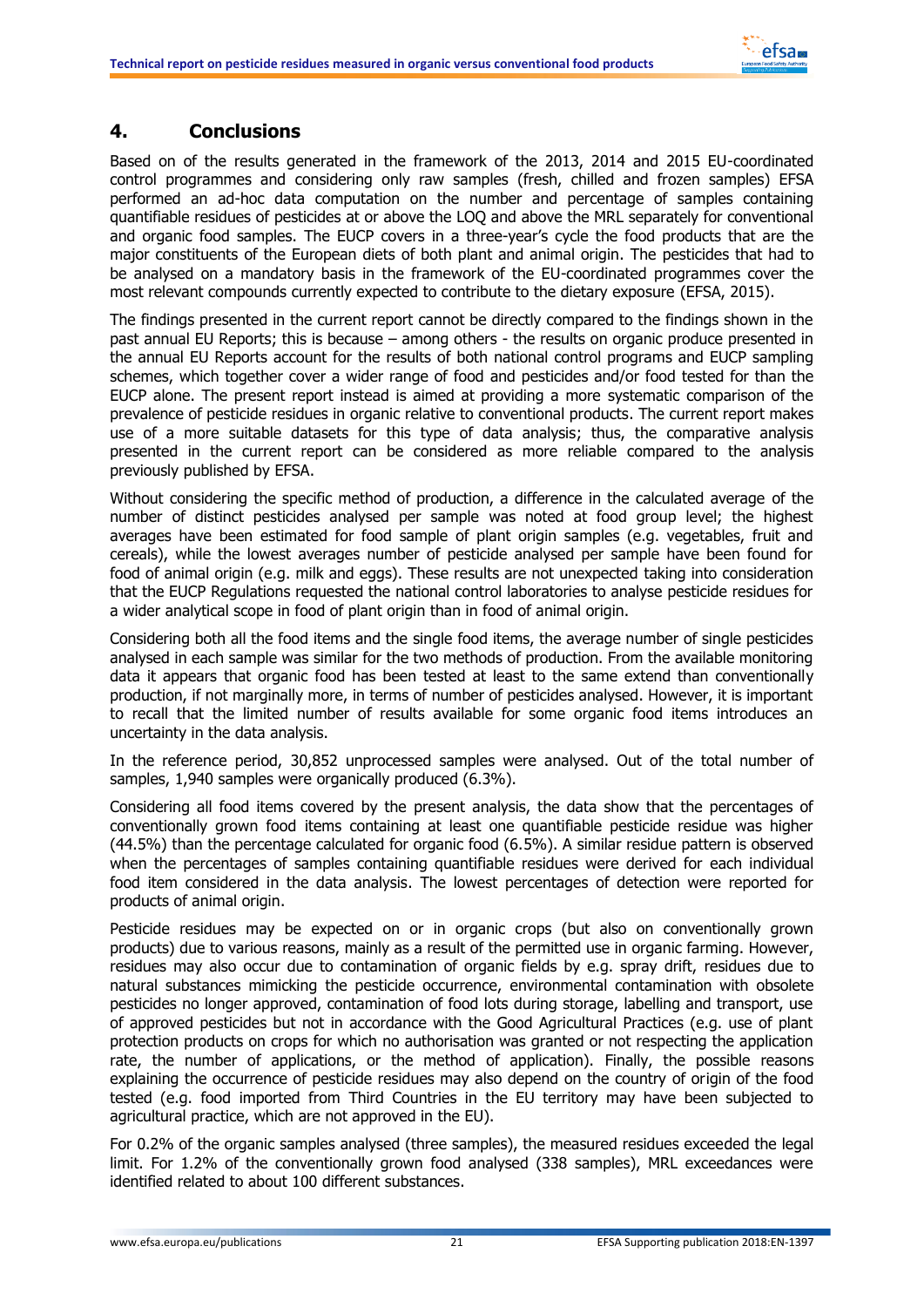

It is here recalled that MRLs are based on the maximum level of residues expected when the pesticide is applied according to the authorised good agricultural practices; MRLs breaches do not necessarily represent an exceedance of the toxicological reference values or a potential risk for the consumers' health<sup>16</sup>. In addition, MRL exceedances mentioned in this report were already assessed, regarding the possible reasons for the exceedance and regarding the potential risk for consumers, in the respective EU Reports (EFSA, 2015; EFSA, 2016; EFSA, 2017).

The MRL exceedance rate reported for conventional and organic food amounted to the 1.2% and 0.2% of the samples analysed, respectively.

Without considering the specific method of production, a difference in the calculated average was noted at food group level; the highest averages have been estimated for food sample of plant origin samples (e.g. vegetables, fruit and cereals), while the lowest averages number of pesticide analysed per sample have been found for food of animal origin (e.g. milk and eggs). These results are not unexpected taking into consideration that the EUCP Regulations requested the national control laboratories to analyse pesticide residues for a wider analytical scope in food of plant origin than in food of animal origin.

Considering both all the food items and the single food items, the average number of single pesticides analysed in each sample was similar for the two methods of production. From the available monitoring data it appears that organic food has been tested at least to the same extend than conventionally production, if not marginally more, in terms of number of pesticides analysed. However, it is important to recall that the limited number of results available for some organic food items introduces an uncertainty in the data analysis.

Finally, for both conventional and organic products, the true frequency of pesticide residue detection is likely to be higher than this report shows. This is because only a subset of existing and/or approved pesticides is addressed by the EUCP programmes and not all samples have been analysed for all pesticides. Furthermore, additional underestimation may occur considering that certain pesticides (methyl bromide, dithiocarbamates) have been excluded from this report's analysis. Nonetheless, this report provides the most comprehensive and systematic summary and comparison of the frequency of pesticide detection in organic and conventional products to date.

 $\overline{\phantom{a}}$ 

 $16$  A comparison of the estimated chronic and acute dietary exposure with the relevant toxicological reference values for longterm and short-term exposure (i.e. the acceptable daily intake (ADI) and the Acute Reference Dose (ARfD)), gives an indication of whether consumers are exposed to pesticide residues that may pose a health risk. As long as the dietary exposure is lower than or equal to the toxicological reference values, based on current scientific knowledge, a consumer health risk can be excluded with a high probability. However, possible negative health outcomes cannot be fully excluded if the exposure exceeds the toxicological reference values.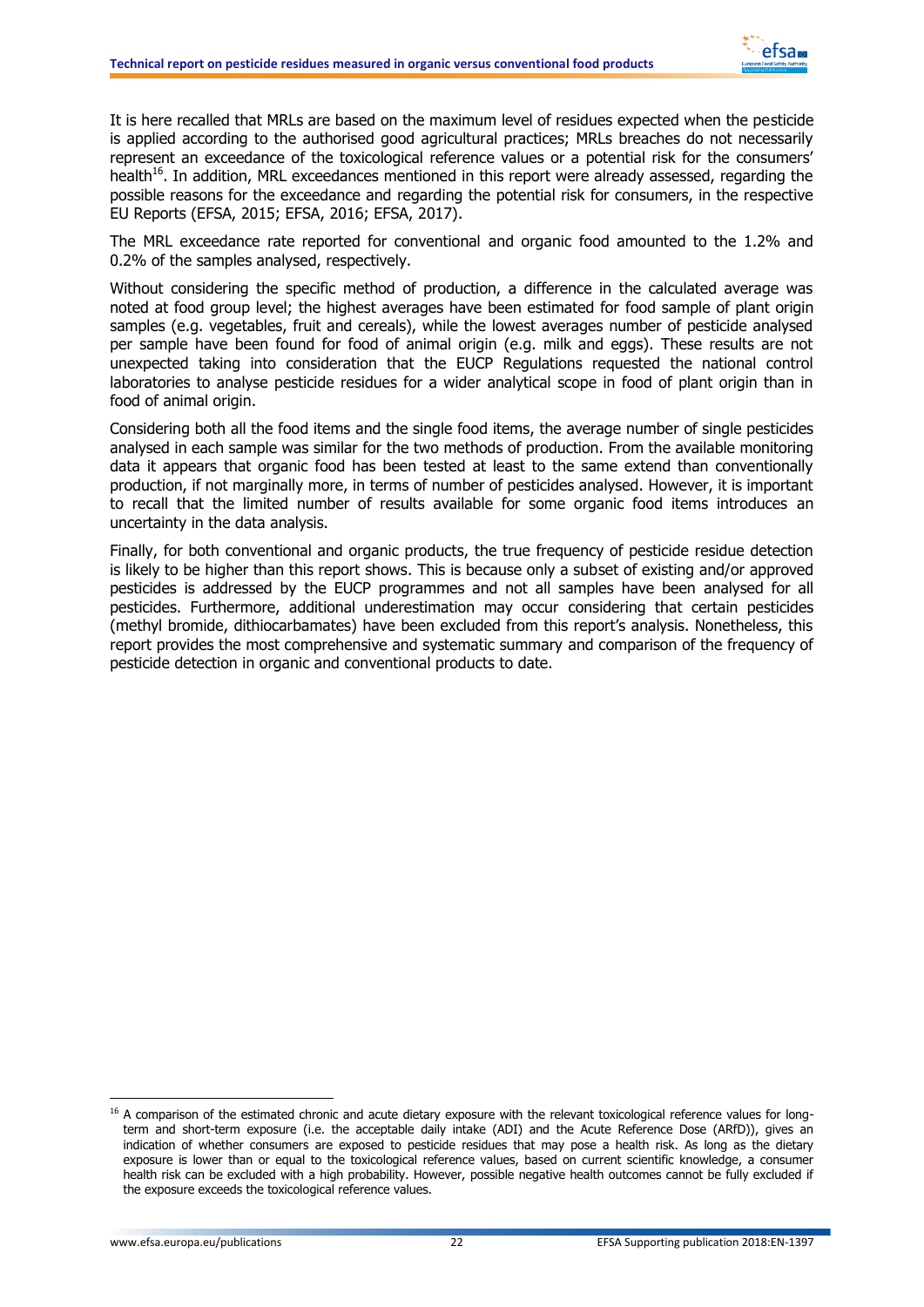

## <span id="page-22-0"></span>**References**

- EFSA (European Food Safety Authority), 2015. The 2013 European Union report on pesticide residues in food. EFSA Journal 2015;13(3):4038, 169 pp. doi:10.2903/j.efsa.2015.4038
- EFSA (European Food Safety Authority), 2016. The 2014 European Union report on pesticide residues in food, EFSA Journal 2016;14(10):4611, 139 pp. doi:10.2903/j.efsa.2016.4611
- EFSA (European Food Safety Authority), 2017. The 2015 European Union report on pesticide residues in food. EFSA Journal 2017;15(4):4791, 134 pp. doi:10.2903/j.efsa.2017.4791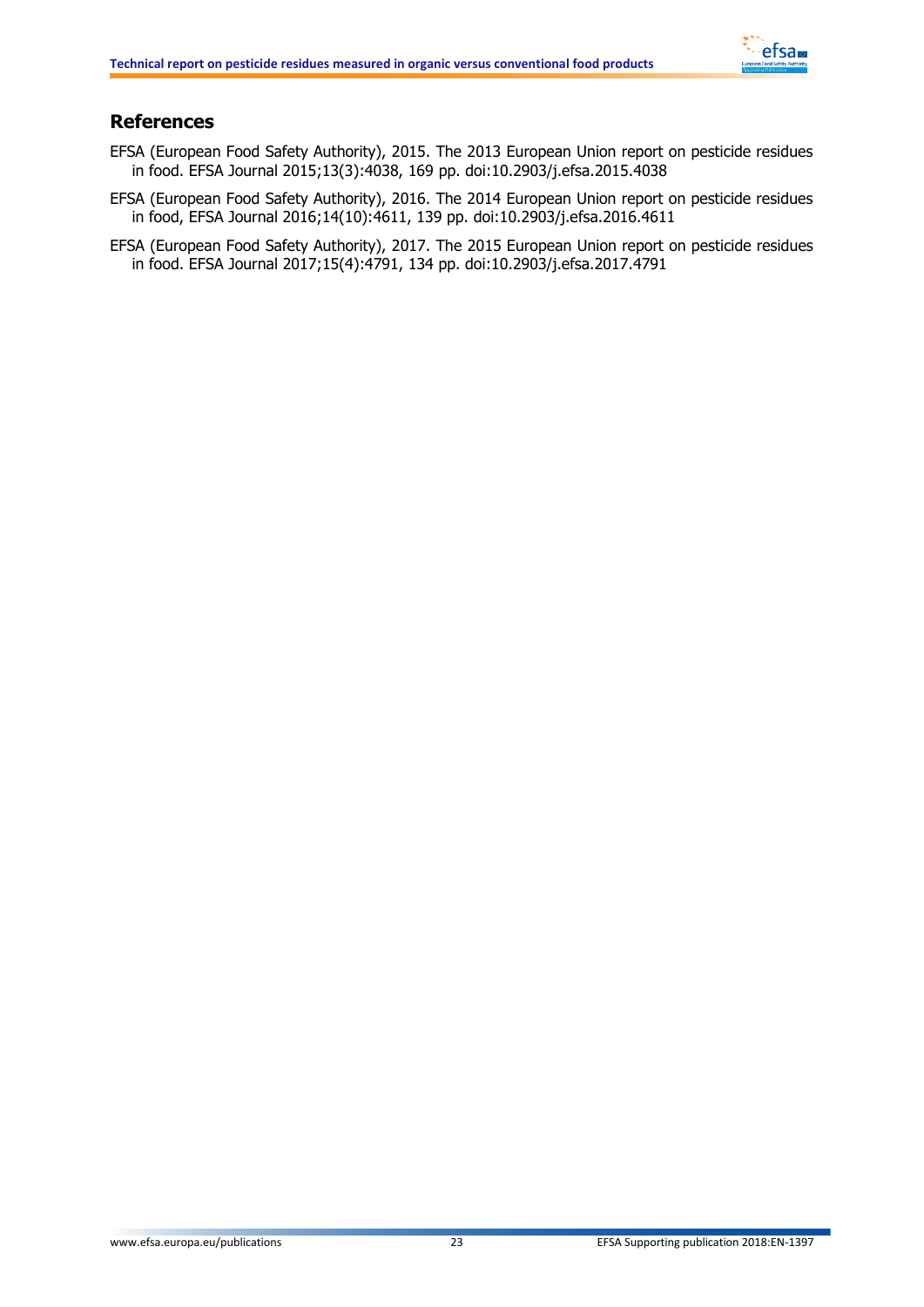

## <span id="page-23-0"></span>**Abbreviations**

| EC          | European Commission                                                    |
|-------------|------------------------------------------------------------------------|
| <b>EEA</b>  | European Economic Area                                                 |
| <b>EFSA</b> | European Food Safety Authority                                         |
| EU          | European Union                                                         |
| <b>EUCP</b> | European Co-ordinated control programme for pesticide residues in food |
| <b>EP</b>   | European Parliament                                                    |
| LOQ         | Limit of Quantification                                                |
| МS          | Member States                                                          |
| <b>MRL</b>  | Maximum Residue Level for pesticide residues in food                   |
| <b>SSD</b>  | Standard Sample Description data model                                 |
| <b>STOA</b> | Science and Technology Options Assessment (EP Committee)               |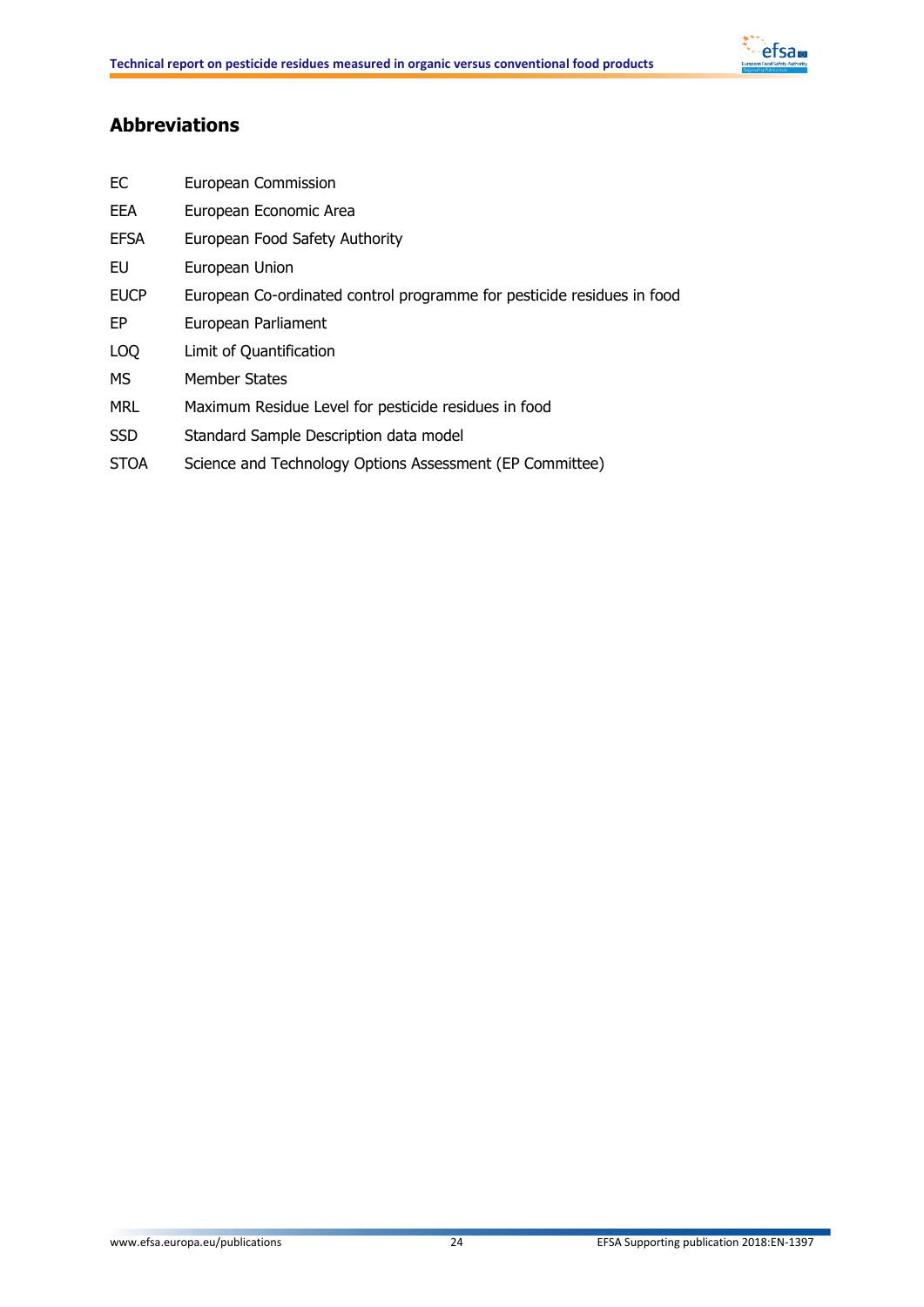

## <span id="page-24-0"></span>**Appendix A – Pesticides to be analysed according to the 2013, 2014 and 2015 EU-coordinated control programmes according to the provisions of the EUCP Regulations17,18**

| Pesticide name $(a)$ | Residue definition according to Regulation (EC) No 396/2005 on EU<br>$MRLs^{(b)}$                                                                                                                                                                                                                                                                                                 |
|----------------------|-----------------------------------------------------------------------------------------------------------------------------------------------------------------------------------------------------------------------------------------------------------------------------------------------------------------------------------------------------------------------------------|
| $2,4-D$              | 2,4-D (sum of 2,4-D and its esters expressed as 2,4-D) or<br>2,4-D (sum of 2,4-D, its salts, its esters and its conjugates, expressed as 2,4-D) (P, A)                                                                                                                                                                                                                            |
| 2-phenylphenol       |                                                                                                                                                                                                                                                                                                                                                                                   |
| Abamectin            | Abamectin (sum of avermectin B1a, avermectinB1b and delta-8,9 isomer of avermectin B1a)                                                                                                                                                                                                                                                                                           |
| Acephate             |                                                                                                                                                                                                                                                                                                                                                                                   |
| Acetamiprid          | Acetamiprid (P), Acetamiprid and IM-2-1 metabolite (A)                                                                                                                                                                                                                                                                                                                            |
| Acrinathrin          |                                                                                                                                                                                                                                                                                                                                                                                   |
| Aldicarb             | Aldicarb (sum of aldicarb, its sulfoxide and its sulfone, expressed as aldicarb)                                                                                                                                                                                                                                                                                                  |
| Amitraz              | Amitraz (amitraz including the metabolites containing the 2,4 -dimethylaniline moiety expressed<br>as amitraz). According to Regulation (EU) No 788/2012 It is accepted if amitraz (parent) and its<br>multi-residue-method-amendable metabolites 2,4-dimethyl formanilide (DMF) and N-(2,4-<br>dimethyl-phenyl)-N'-methyl formamide (DMPF) are targeted and reported separately. |
| Amitrole             |                                                                                                                                                                                                                                                                                                                                                                                   |
| Azinphos-ethyl       |                                                                                                                                                                                                                                                                                                                                                                                   |
| Azinphos-methyl      |                                                                                                                                                                                                                                                                                                                                                                                   |
| Azoxystrobin         |                                                                                                                                                                                                                                                                                                                                                                                   |
| Benfuracarb          |                                                                                                                                                                                                                                                                                                                                                                                   |
| <b>Bifenthrin</b>    |                                                                                                                                                                                                                                                                                                                                                                                   |
| Biphenyl             |                                                                                                                                                                                                                                                                                                                                                                                   |
| Bitertanol           |                                                                                                                                                                                                                                                                                                                                                                                   |
| <b>Bixafen</b>       | Bixafen (sum of bixafen and desmethyl-bixafen, expressed as bixafen) (A)                                                                                                                                                                                                                                                                                                          |
| <b>Boscalid</b>      | Boscalid (P), Boscalid (sum of boscalid and M 510F01(2-chloro-N-(4'-chloro-5-hydroxybiphenyl-<br>2-yl)nicotinamide including its conjugates) (A)                                                                                                                                                                                                                                  |
| Bromide ion          |                                                                                                                                                                                                                                                                                                                                                                                   |
| Bromopropylate       |                                                                                                                                                                                                                                                                                                                                                                                   |
| Bromuconazole        | Bromuconazole (sum of diasteroisomers)                                                                                                                                                                                                                                                                                                                                            |
| <b>Bupirimate</b>    |                                                                                                                                                                                                                                                                                                                                                                                   |
| Buprofezin           |                                                                                                                                                                                                                                                                                                                                                                                   |
| Captan               | Captan, Captan/Folpet (sum) for beans, pome fruits, strawberries and tomatoes                                                                                                                                                                                                                                                                                                     |
| Carbaryl             |                                                                                                                                                                                                                                                                                                                                                                                   |
| Carbendazim          | Carbendazim and benomyl (sum of benomyl and carbendazim expressed as carbendazim) (P),<br>Carbendazim and thiophanate-methyl, expressed as carbendazim (A)                                                                                                                                                                                                                        |
| Carbofuran           | Carbofuran (sum of carbofuran and 3-hydroxy-carbofuran expressed as carbofuran)                                                                                                                                                                                                                                                                                                   |
| Carbosulfan          |                                                                                                                                                                                                                                                                                                                                                                                   |
| Chlorantraniliprole  | Chlorantraniliprole (DPX E-2Y45)                                                                                                                                                                                                                                                                                                                                                  |
| Chlordane            | Chlordane (sum of cis- and trans-chlordane) (P), Chlordane (sum of cis- and trans-isomers and<br>oxychlordane expressed as chlordane) (A)                                                                                                                                                                                                                                         |
| Chlorfenapyr         |                                                                                                                                                                                                                                                                                                                                                                                   |
| Chlorfenvinphos      |                                                                                                                                                                                                                                                                                                                                                                                   |

 $\overline{\phantom{a}}$  $^{17}$  Commission Implementing Regulation (EU) No 788/2012 of 31 August 2012 concerning a coordinated multiannual control programme of the Union for 2013, 2014 and 2015 to ensure compliance with maximum residue levels of pesticides and to assess the consumer exposure to pesticide residues in and on food of plant and animal origin. OJ L 235, 1.9.2012, p. 8–27.

<sup>&</sup>lt;sup>18</sup> Commission Implementing Regulation (EU) No 400/2014 of 22 April 2014 concerning a coordinated multiannual control programme of the Union for 2015, 2016 and 2017 to ensure compliance with maximum residue levels of pesticides and to assess the consumer exposure to pesticide residues in and on food of plant and animal origin. OJ L119, 23.4.2014, p. 44–56.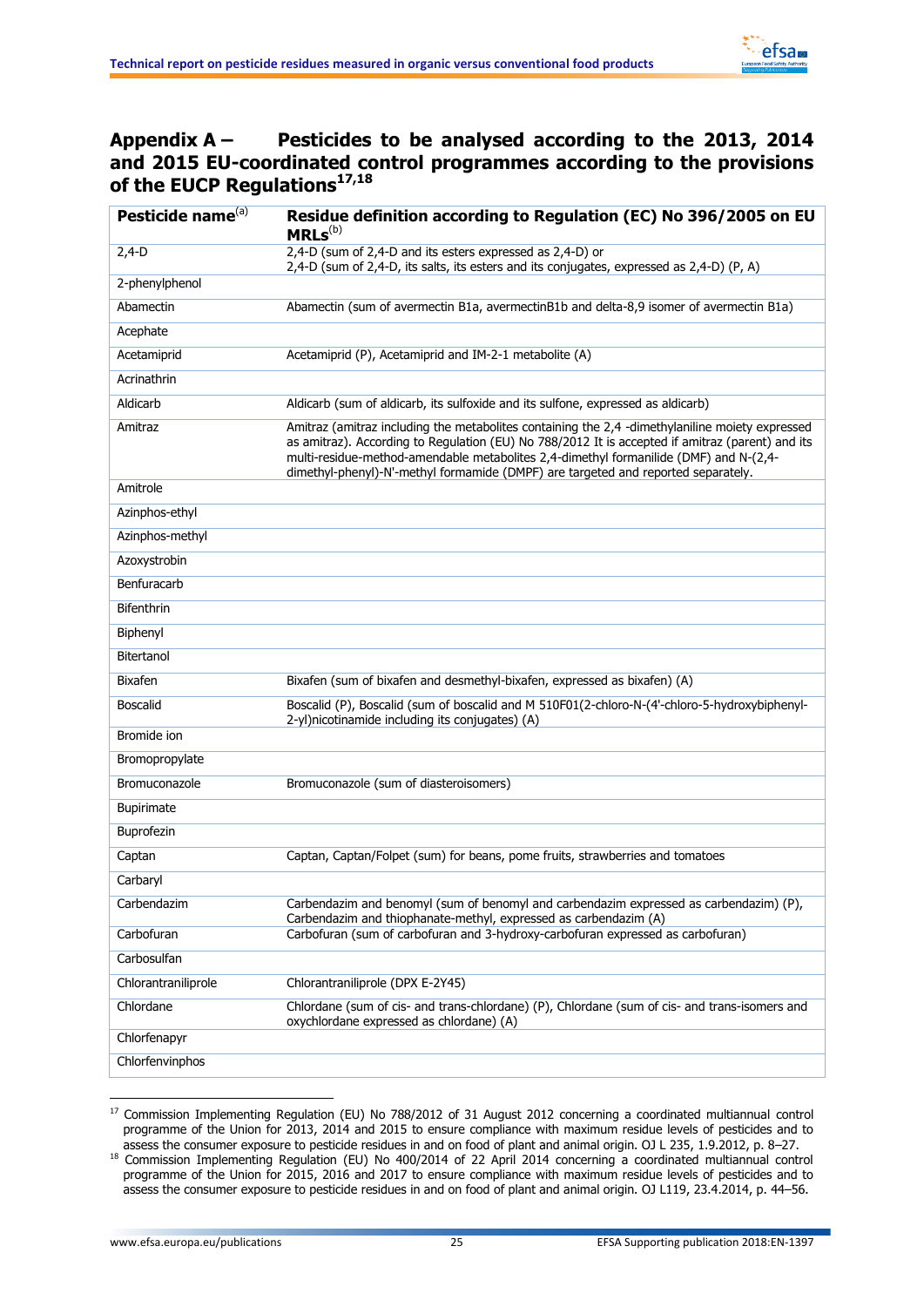| Pesticide name $(a)$ | Residue definition according to Regulation (EC) No 396/2005 on EU<br>$MRLs^{(b)}$                                                                                                                                                 |
|----------------------|-----------------------------------------------------------------------------------------------------------------------------------------------------------------------------------------------------------------------------------|
| Chlormequat          |                                                                                                                                                                                                                                   |
| Chlorobenzilate      |                                                                                                                                                                                                                                   |
| Chlorothalonil       | Chlorothalonil (P), Chlorothalonil expressed as SDS-3701 (4-hydroxy-2,5,6-<br>trichloroisophthalonitrile) (A)                                                                                                                     |
| Chlorpropham         | Chlorpropham (chlorpropham and 3-chloroaniline, expressed as chlorpropham) (P except<br>potatoes), Chlorpropham (for potatoes), Chlorpropham and 4-hydroxychlorpropham-O-sulphonic<br>acid (4-HSA), expressed as chlorpropham (A) |
| Chlorpyrifos         |                                                                                                                                                                                                                                   |
| Chlorpyrifos-methyl  |                                                                                                                                                                                                                                   |
| Clofentezine         | Clofentezine (P), Clofentezine (sum of all compounds containing the 2-chlorobenzoyl moiety<br>expressed as clofentezine) (C, A)                                                                                                   |
| Clothianidin         |                                                                                                                                                                                                                                   |
| Cyfluthrin           | Cyfluthrin (cyfluthrin including other mixtures of constituent isomers (sum of isomers))                                                                                                                                          |
| Cymoxanil            |                                                                                                                                                                                                                                   |
| Cypermethrin         | Cypermethrin (cypermethrin including other mixtures of constituent isomers (sum of isomers))                                                                                                                                      |
| Cyproconazole        |                                                                                                                                                                                                                                   |
| Cyprodinil           | Cyprodinil (P), Cyprodinil (sum cyprodinil and metabolite CGA 304075) (A)                                                                                                                                                         |
| Cyromazine           |                                                                                                                                                                                                                                   |
| <b>DDT</b>           | DDT (sum of p,p'-DDT, o,p'-DDT, p,p'-DDE and p,p'-TDE (DDD) expressed as DDT)                                                                                                                                                     |
| Deltamethrin         | Deltamethrin (cis-deltamethrin)                                                                                                                                                                                                   |
| Diazinon             |                                                                                                                                                                                                                                   |
| Dichlofluanid        |                                                                                                                                                                                                                                   |
| Dichlorprop          | Dichloprop (sum of dichlorprop (including dichlorprop-P) and its conjugates, expressed as<br>dichlorprop)                                                                                                                         |
| <b>Dichlorvos</b>    |                                                                                                                                                                                                                                   |
| Dicloran             |                                                                                                                                                                                                                                   |
| Dicofol              | Dicofol (sum of p, p' and o,p' isomers)                                                                                                                                                                                           |
| Dicrotophos          |                                                                                                                                                                                                                                   |
| Dieldrin             | Aldrin and dieldrin (aldrin and dieldrin combined expressed as dieldrin)                                                                                                                                                          |
| Diethofencarb        |                                                                                                                                                                                                                                   |
| Difenoconazole       |                                                                                                                                                                                                                                   |
| Diflubenzuron        | Diflubenzuron (P), Diflubenzuron (sum of diflubenzuron and 4-chlorophenylurea expressed as<br>diflubenzuron) (A)                                                                                                                  |
| Dimethoate           | Dimethoate (sum of dimethoate and omethoate expressed as dimethoate)                                                                                                                                                              |
| Dimethomorph         |                                                                                                                                                                                                                                   |
| Diniconazole         |                                                                                                                                                                                                                                   |
| Diphenylamine        |                                                                                                                                                                                                                                   |
| Dithianon            |                                                                                                                                                                                                                                   |
| Dithiocarbamates     | Dithiocarbamates (dithiocarbamates expressed as carbon disulphide (CS <sub>2</sub> ), including maneb,<br>mancozeb, metiram, propineb, thiram and ziram)                                                                          |
| Dodine               |                                                                                                                                                                                                                                   |
| Endosulfan           | Endosulfan (sum of alpha- and beta-isomers and endosulfan-sulfate expresses as endosulfan)                                                                                                                                        |
| Endrin               |                                                                                                                                                                                                                                   |
| <b>EPN</b>           |                                                                                                                                                                                                                                   |
| Epoxiconazole        |                                                                                                                                                                                                                                   |
| Ethephon             |                                                                                                                                                                                                                                   |
| Ethion               |                                                                                                                                                                                                                                   |
| Ethirimol            |                                                                                                                                                                                                                                   |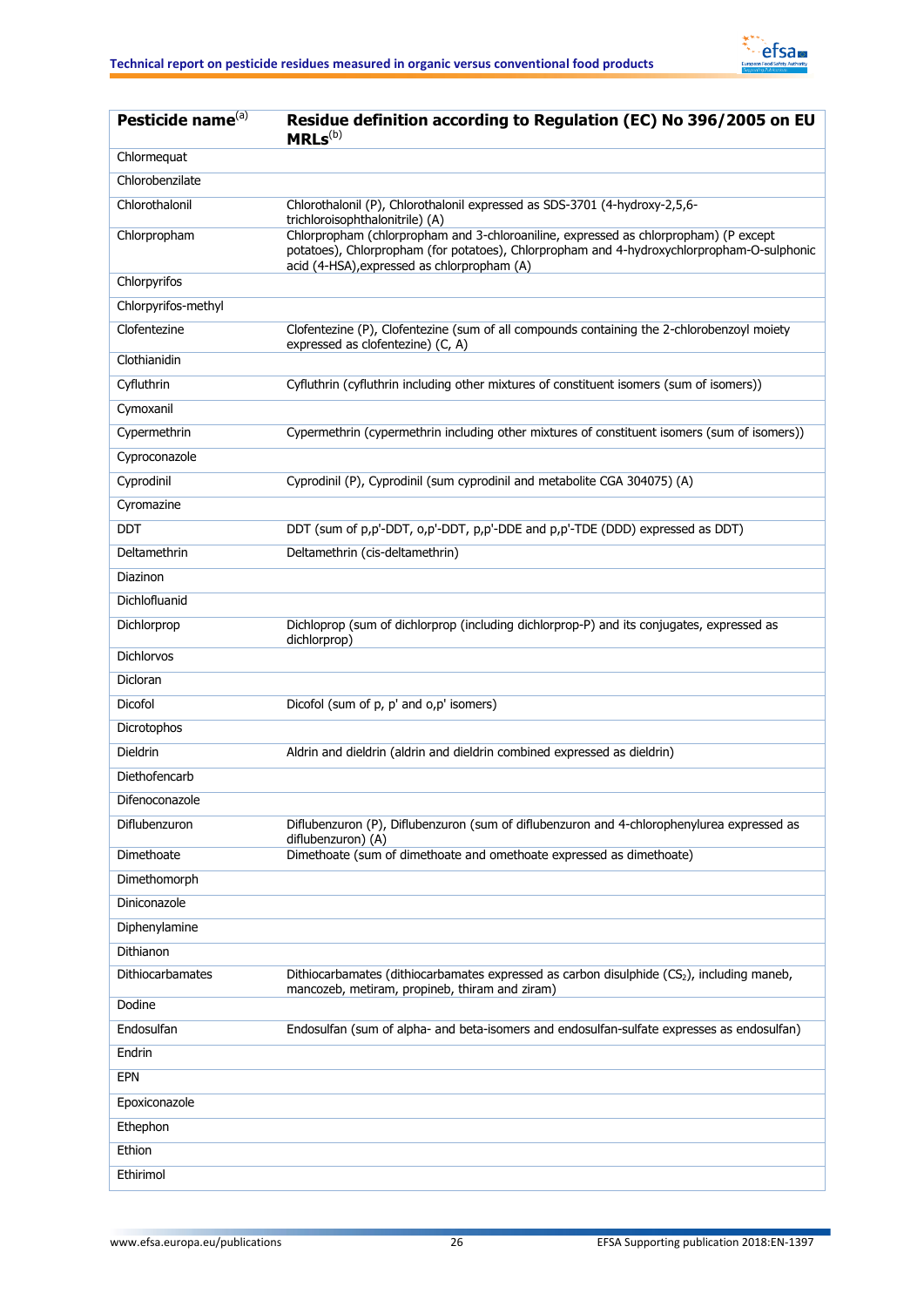

| Pesticide name $(a)$             | Residue definition according to Regulation (EC) No 396/2005 on EU<br>$MRLs^{(b)}$                                                                                                                                |
|----------------------------------|------------------------------------------------------------------------------------------------------------------------------------------------------------------------------------------------------------------|
| Ethoprophos                      |                                                                                                                                                                                                                  |
| Etofenprox                       |                                                                                                                                                                                                                  |
| Famoxadone                       |                                                                                                                                                                                                                  |
| Fenamidone                       |                                                                                                                                                                                                                  |
| Fenamiphos                       | Fenamiphos (sum of fenamiphos and its sulphoxide and sulphone expressed as fenamiphos)                                                                                                                           |
| Fenarimol                        |                                                                                                                                                                                                                  |
| Fenazaquin                       |                                                                                                                                                                                                                  |
| Fenbuconazole                    |                                                                                                                                                                                                                  |
| Fenbutatin oxide                 |                                                                                                                                                                                                                  |
| Fenhexamid                       |                                                                                                                                                                                                                  |
| Fenitrothion                     |                                                                                                                                                                                                                  |
| Fenoxycarb                       |                                                                                                                                                                                                                  |
| Fenpropathrin                    |                                                                                                                                                                                                                  |
| Fenpropidin                      | Fenpropidin (sum of fenpropidin and its salts, expressed as fenpropidin)                                                                                                                                         |
| Fenpropimorph                    | Fenpropimorph (P), Fenpropimorph carboxylic acid (BF 421-2) expressed as fenpropimorph (A)                                                                                                                       |
| Fenpyroximate                    |                                                                                                                                                                                                                  |
| Fenthion                         | Fenthion (fenthion and its oxigen analogue, their sulfoxides and sulfone expressed as parent)                                                                                                                    |
| Fenvalerate                      | Fenvalerate and esfenvalerate (sum of RR & SS isomers), Fenvalerate and esfenvalerate (sum<br>of RS & SR isomers), Fenvalerate (sum of RR, SS, RS and SR isomers),<br>Fenvalerate/Esfenvalerate (sum)            |
| Fipronil                         | Fipronil (sum Fipronil and sulfone metabolite (MB46136) expressed as Fipronil)                                                                                                                                   |
| Flonicamid                       | Flonicamid (sum of flonicamid, TNFG and TNFA) (P), Flonicamid and TFNA-AM, expressed as<br>flonicamid (A)                                                                                                        |
| Fluazifop-P-butyl                | Fluazifop-P-butyl (fluazifop acid (free and conjugate))                                                                                                                                                          |
| Flubendiamide                    |                                                                                                                                                                                                                  |
| Fludioxonil                      |                                                                                                                                                                                                                  |
| Flufenoxuron                     |                                                                                                                                                                                                                  |
| Fluopyram                        | Fluopyram (P), Fluopyram (sum fluopyram and fluopyram-benzamide (M25) expressed as<br>fluopyram) (A)                                                                                                             |
| Fluquinconazole                  |                                                                                                                                                                                                                  |
| Flusilazole                      | Flusilazole (P), Flusilazole (sum of flusilazole and its metabolite IN-F7321 ([bis-(4-<br>fluorophenyl)methyl]silanol) expressed as flusilazole) (A)                                                             |
| Flutriafol                       |                                                                                                                                                                                                                  |
| Folpet                           | Folpet, Captan/Folpet (sum) for beans, pome fruits, strawberries and tomatoes                                                                                                                                    |
| Formetanate                      | Formetanate (sum of formetanate and its salts expressed as formetanate(hydrochloride))                                                                                                                           |
| Formothion                       |                                                                                                                                                                                                                  |
| Fosthiazate                      |                                                                                                                                                                                                                  |
| Glufosinate                      | Glufosinate-ammonium (sum of glufosinate, its salts, MPP and NAG expressed as glufosinate<br>equivalents)                                                                                                        |
| Glyphosate                       |                                                                                                                                                                                                                  |
| Haloxyfop-R                      | Haloxyfop including haloxyfop-R (haloxyfop-R methyl ester, haloxyfop-R and conjugates of<br>haloxyfop-R expressed as haloxyfop-R) (P), Haloxyfop-R and conjugates of haloxyfop-R<br>expressed as haloxyfop-R (A) |
| Heptachlor                       | Heptachlor (sum of heptachlor and heptachlor epoxide expressed as heptachlor)                                                                                                                                    |
| Hexachlorobenzene                |                                                                                                                                                                                                                  |
| Hexachlorocyclohexane<br>(alpha) | Hexachlorocyclohexane (HCH), alpha-isomer                                                                                                                                                                        |
| Hexachlorocyclohexane<br>(beta)  | Hexachlorocyclohexane (HCH), beta-isomer                                                                                                                                                                         |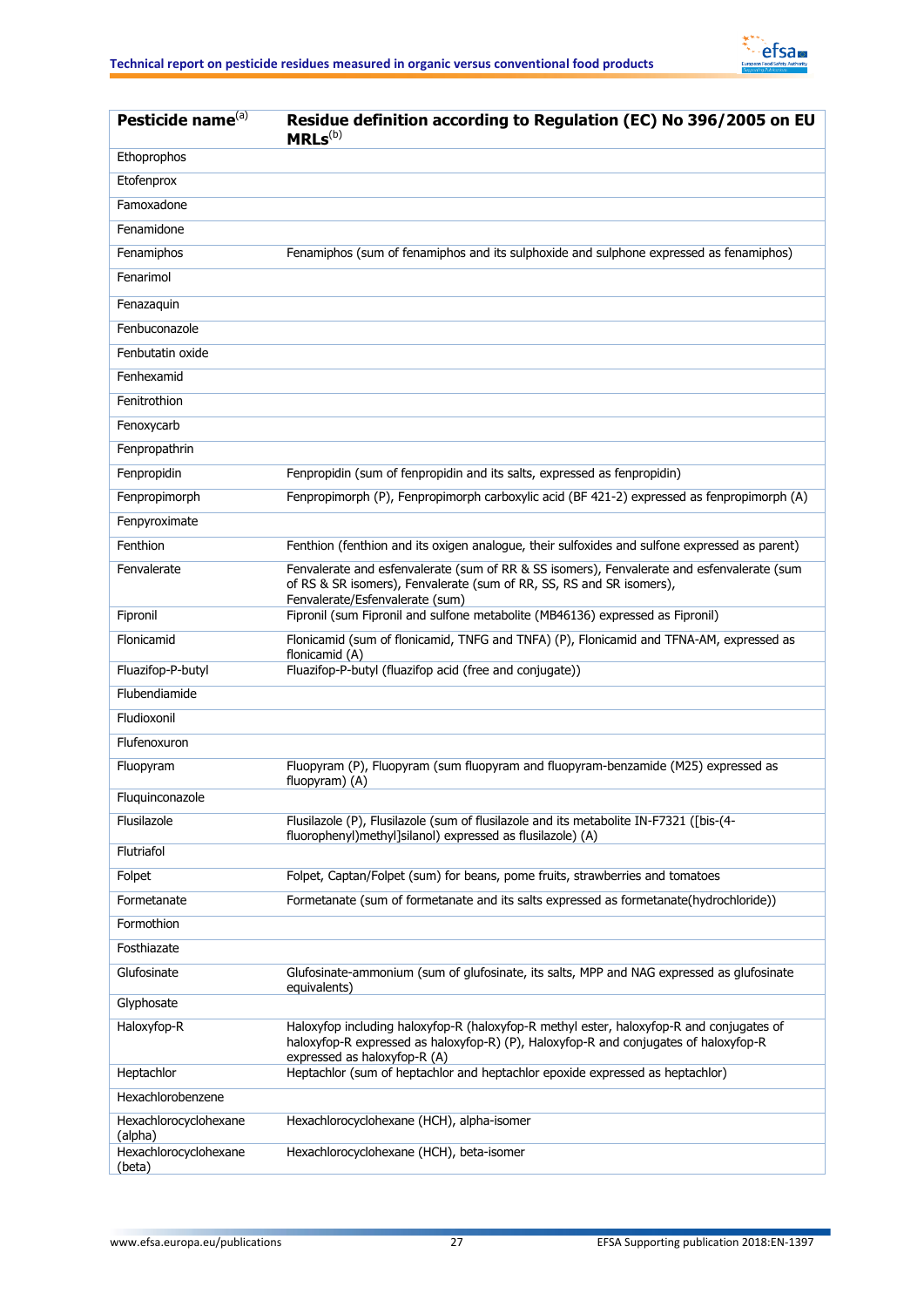

| Pesticide name <sup>(a)</sup> | Residue definition according to Regulation (EC) No 396/2005 on EU<br>$MRLs^{(b)}$                                                                                          |
|-------------------------------|----------------------------------------------------------------------------------------------------------------------------------------------------------------------------|
| Hexaconazole                  |                                                                                                                                                                            |
| Hexythiazox                   |                                                                                                                                                                            |
| Imazalil                      |                                                                                                                                                                            |
| Imidacloprid                  |                                                                                                                                                                            |
| Indoxacarb                    | Indoxacarb (sum of indoxacarb and its R enantiomer)                                                                                                                        |
| Ioxynil                       | Ioxynil, including its esters expressed as ioxynil                                                                                                                         |
| Iprodione                     | Iprodione (P), Vinclozolin, iprodione, procymidone, sum of compounds and all metabolites<br>containing the 3,5-dichloroaniline moiety expressed as 3,5 dichloroaniline (A) |
| Iprovalicarb                  |                                                                                                                                                                            |
| Isocarbophos                  |                                                                                                                                                                            |
| Isofenphos-methyl             |                                                                                                                                                                            |
| Isoprocarb                    |                                                                                                                                                                            |
| Kresoxim-methyl               | Kresoxim-methyl (P), 490M1 expressed as kresoxim-methyl (A: meat only), 490M9 expressed as<br>kresoxim-methyl (A: milk only)                                               |
| Lambda-cyhalothrin            | Lambda-cyhalothrin (P), Lambda-cyhalothrin, including other mixed isomeric consituents (sum<br>of isomers) (A)                                                             |
| Lindane                       | Lindane (gamma-isomer of hexachlorociclohexane (HCH))                                                                                                                      |
| Linuron                       |                                                                                                                                                                            |
| Lufenuron                     |                                                                                                                                                                            |
| Malathion                     | Malathion (sum of malathion and malaoxon expressed as malathion)                                                                                                           |
| Maleic hydrazide              | Maleic hydrazide (P), Maleic hydrazide and its conjugates expressed as maleic hydrazide (A:<br>milk only)                                                                  |
| Mandipropamid                 |                                                                                                                                                                            |
| Mepanipyrim                   | Mepanipyrim (sum of mepanipyrim and its metabolite (2-anilino-4-(2-hydroxypropyl)-6-<br>methylpyrimidine) expressed as mepanipyrim) (P)                                    |
| Mepiquat                      |                                                                                                                                                                            |
| Meptyldinocap                 | Meptyldinocap (sum of 2,4 DNOPC and 2,4 DNOP expressed as meptyldinocap)                                                                                                   |
| Metaflumizone                 | Metaflumizone (sum of E- and Z- isomers)                                                                                                                                   |
| Metalaxyl                     | Metalaxyl and metalaxyl-M (metalaxyl including other mixtures of constituent isomers including<br>metalaxyl-M (sum of isomers))                                            |
| Metazachlor                   |                                                                                                                                                                            |
| Metconazole                   |                                                                                                                                                                            |
| Methamidophos                 |                                                                                                                                                                            |
| Methidathion                  |                                                                                                                                                                            |
| Methiocarb                    | Methiocarb (sum of methiocarb and methiocarb sulfoxide and sulfone, expressed as methiocarb)                                                                               |
| Methomyl                      | Methomyl and thiodicarb (sum of methomyl and thiodicarb expressed as methomyl)                                                                                             |
| Methoxychlor                  |                                                                                                                                                                            |
| Methoxyfenozide               |                                                                                                                                                                            |
| Metobromuron                  |                                                                                                                                                                            |
| Monocrotophos                 |                                                                                                                                                                            |
| Myclobutanil                  | Myclobutanil (P), a-(3-hydroxybutyl)-a-(4-chloro-phenyl)-1H-1,2,4-triazole-1-propanenitrile<br>(RH9090) expressed as myclobutanil (A)                                      |
| Nitenpyram                    |                                                                                                                                                                            |
| Oxadixyl                      |                                                                                                                                                                            |
| Oxamyl                        |                                                                                                                                                                            |
| Oxydemeton-methyl             | Oxydemeton-methyl (sum of oxydemeton-methyl and demeton-S-methylsulfone expressed as<br>oxydemeton-methyl)                                                                 |
| Paclobutrazol                 |                                                                                                                                                                            |
| Parathion                     |                                                                                                                                                                            |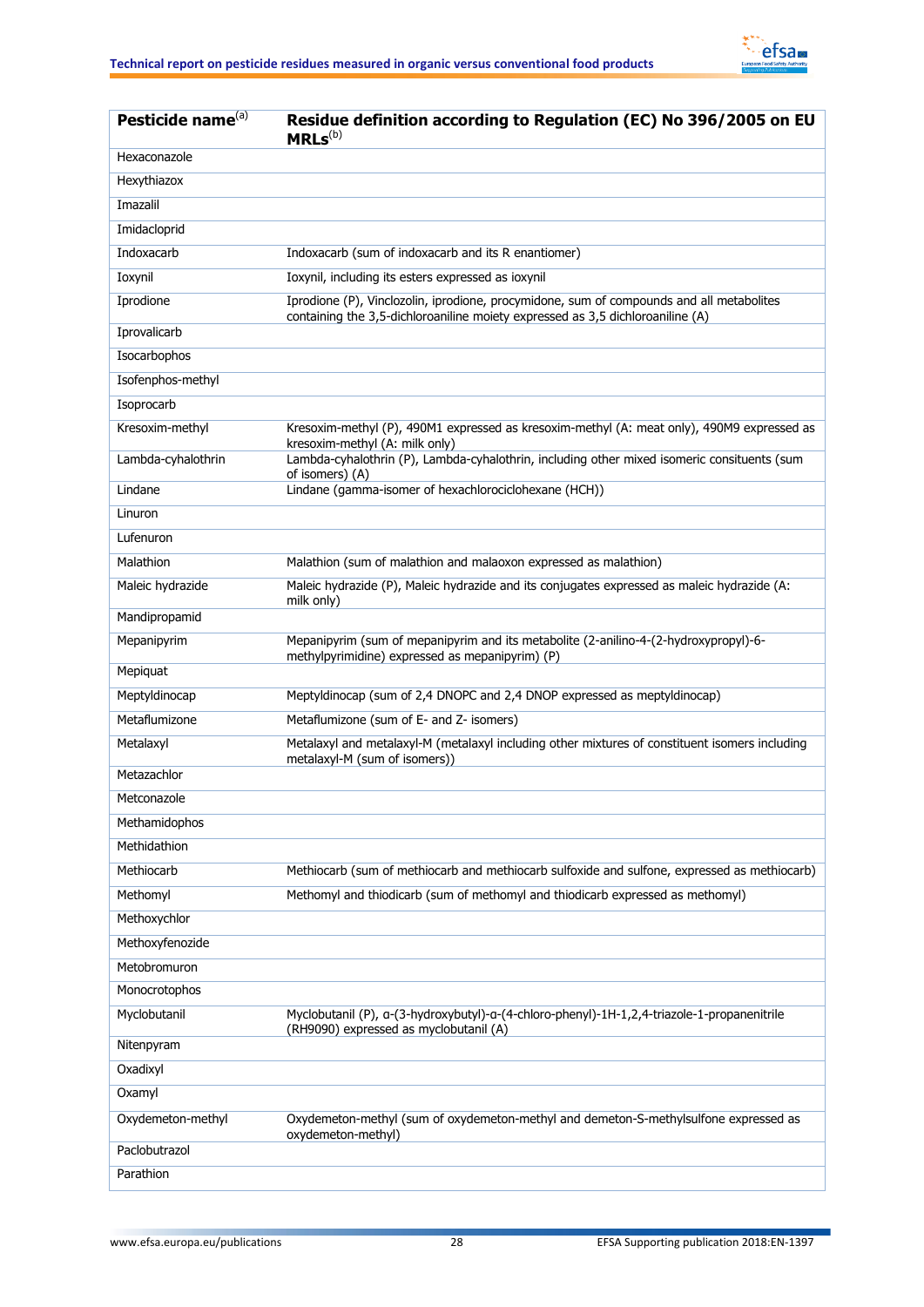

| Pesticide name $(a)$ | Residue definition according to Regulation (EC) No 396/2005 on EU<br>$MRLs^{(b)}$                                                                                         |
|----------------------|---------------------------------------------------------------------------------------------------------------------------------------------------------------------------|
| Parathion-methyl     | Parathion-methyl (sum of parathion-methyl and paraoxon-methyl expressed as parathion-<br>methyl)                                                                          |
| Penconazole          |                                                                                                                                                                           |
| Pencycuron           |                                                                                                                                                                           |
| Pendimethalin        |                                                                                                                                                                           |
| Permethrin           | Permethrin (sum of isomers)                                                                                                                                               |
| Phenthoate           |                                                                                                                                                                           |
| Phosalone            |                                                                                                                                                                           |
| Phosmet              | Phosmet (phosmet and phosmet oxon expressed as phosmet) (P), Phosmet (A)                                                                                                  |
| Phoxim               |                                                                                                                                                                           |
| Pirimicarb           | Pirimicarb (sum of pirimicarb and desmethyl pirimicarb expressed as pirimicarb)                                                                                           |
| Pirimiphos-methyl    |                                                                                                                                                                           |
| Prochloraz           | Prochloraz (sum of prochloraz and its metabolites containing the 2,4,6-trichlorophenol moiety<br>expressed as prochloraz)                                                 |
| Procymidone          | Procymidone (P), see Iprodione (A)                                                                                                                                        |
| Profenofos           |                                                                                                                                                                           |
| Propamocarb          | Propamocarb (sum of propamocarb and its salt expressed as propamocarb)                                                                                                    |
| Propargite           |                                                                                                                                                                           |
| Propiconazole        |                                                                                                                                                                           |
| Propoxur             |                                                                                                                                                                           |
| Propyzamide          | Propyzamide (P), Propyzamide (sum of propyzamide and all metabolites containing the 3,5-<br>dichlorobenzoic acid fraction expressed as propyzamide) (A)                   |
| Prothioconazole      | Prothioconazole (prothioconazole-desthio) (P), Prothioconazole (sum of prothioconazole-desthio<br>and its glucuronide conjugate, expressed as prothioconazoledesthio) (A) |
| Prothiofos           |                                                                                                                                                                           |
| Pymetrozine          |                                                                                                                                                                           |
| Pyraclostrobin       |                                                                                                                                                                           |
| Pyrazophos           |                                                                                                                                                                           |
| Pyrethrins           |                                                                                                                                                                           |
| Pyridaben            |                                                                                                                                                                           |
| Pyrimethanil         |                                                                                                                                                                           |
| Pyriproxyfen         |                                                                                                                                                                           |
| Quinoxyfen           |                                                                                                                                                                           |
| Resmethrin           | Resmethrin (resmethrin including other mixtures of consituent isomers (sum of isomers))                                                                                   |
| Rotenone             |                                                                                                                                                                           |
| Spinosad             | Spinosad (sum of spinosyn A and spinosyn D, expressed as spinosad)                                                                                                        |
| Spirodiclofen        |                                                                                                                                                                           |
| Spiromesifen         |                                                                                                                                                                           |
| Spiroxamine          | Spiroxamine (P), Spiroxamine carboxylic acid expressed as spiroxamine (A)                                                                                                 |
| tau-Fluvalinate      |                                                                                                                                                                           |
| Tebuconazole         | Tebuconazole (P), Tebuconazole (sum of tebuconazole, hydroxy-tebuconazole, and their<br>conjugates, expressed as tebuconazole)                                            |
| Tebufenozide         |                                                                                                                                                                           |
| Tebufenpyrad         |                                                                                                                                                                           |
| Teflubenzuron        |                                                                                                                                                                           |
| Tefluthrin           |                                                                                                                                                                           |
| Terbuthylazine       |                                                                                                                                                                           |